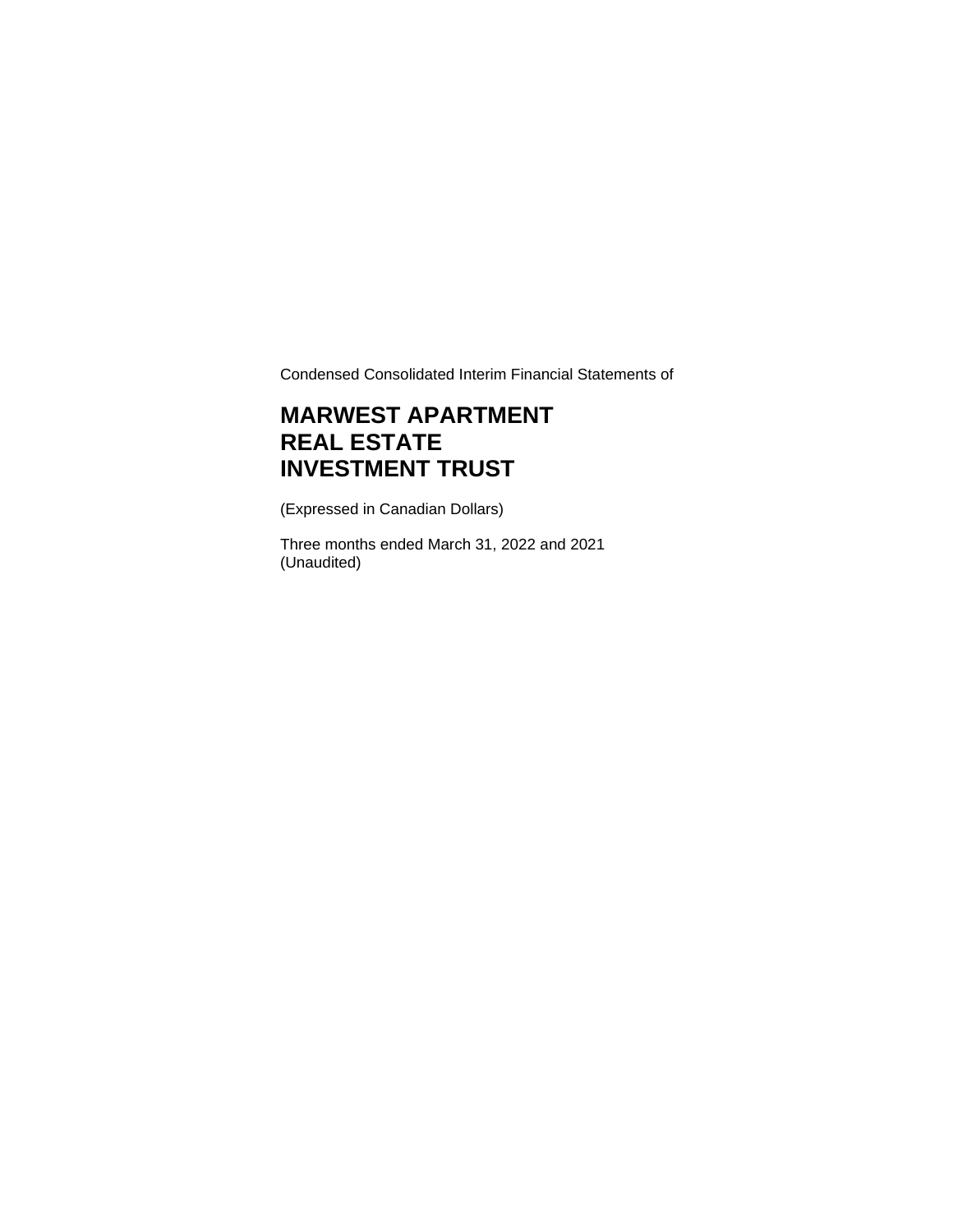Condensed Consolidated Interim Statement of Financial Position (Expressed in Canadian Dollars)

As at March 31, 2022 and December 31, 2021 (Unaudited)

|                                                                                     |                | March 31,                  | December 31,               |
|-------------------------------------------------------------------------------------|----------------|----------------------------|----------------------------|
|                                                                                     | <b>Note</b>    | 2022                       | 2021                       |
| <b>Assets</b>                                                                       |                |                            |                            |
| Non-current assets:                                                                 |                |                            |                            |
| Investment properties                                                               | 4              | \$<br>88,670,000           | \$<br>85,495,008           |
| Prepaid expenses and other assets                                                   | 5              | 1,575,726                  | 1,587,229                  |
|                                                                                     |                | 90,245,726                 | 87,082,237                 |
| Current assets:                                                                     |                |                            |                            |
| Prepaid expenses and other assets                                                   | 5              | 130,451                    | 108,094                    |
| Accounts and other receivables                                                      |                | 74,803                     | 11,927                     |
| Cash                                                                                |                | 4,059,598                  | 4,217,618                  |
|                                                                                     |                | 4,264,852                  | 4,337,639                  |
|                                                                                     |                | \$<br>94,510,578           | \$<br>91,419,876           |
| Non-current liabilities:<br>Mortgages payable<br>Security deposits and prepaid rent | 8              | \$<br>63,595,810<br>63,152 | \$<br>63,990,468<br>15,283 |
| Unit based compensation liability                                                   | 12             | 66,093                     | 45,020                     |
|                                                                                     |                | 63,725,055                 | 64,050,771                 |
| <b>Current liabilities:</b>                                                         |                |                            |                            |
| Accounts payable and accrued liabilities                                            | 10             | 465,472                    | 395,718                    |
| <b>Warrant liability</b>                                                            | $\overline{7}$ | 34,174                     | 21,359                     |
| Security deposits and prepaid rent                                                  |                | 357,641                    | 396,198                    |
| <b>Exchangeable Units</b>                                                           | 6              | 10,624,449                 | 9,106,671                  |
| Current portion of mortgages payable                                                | 8              | 1,565,007                  | 1,555,985                  |
|                                                                                     |                | 13,046,743                 | 11,475,931                 |
| <b>Total liabilities</b>                                                            |                | 76,771,798                 | 75,526,702                 |
| Unitholders' equity                                                                 |                | 17,738,780                 | 15,893,174                 |
|                                                                                     |                | \$<br>94,510,578           | \$<br>91,419,876           |

The accompanying notes form an integral part of these condensed consolidated interim financial statements.

Approved on behalf of the Trustees:

(signed) "*Jason Pellaers"* Jason Pellaers, Trustee

(signed) "*Luke Cain"* Luke Cain, Trustee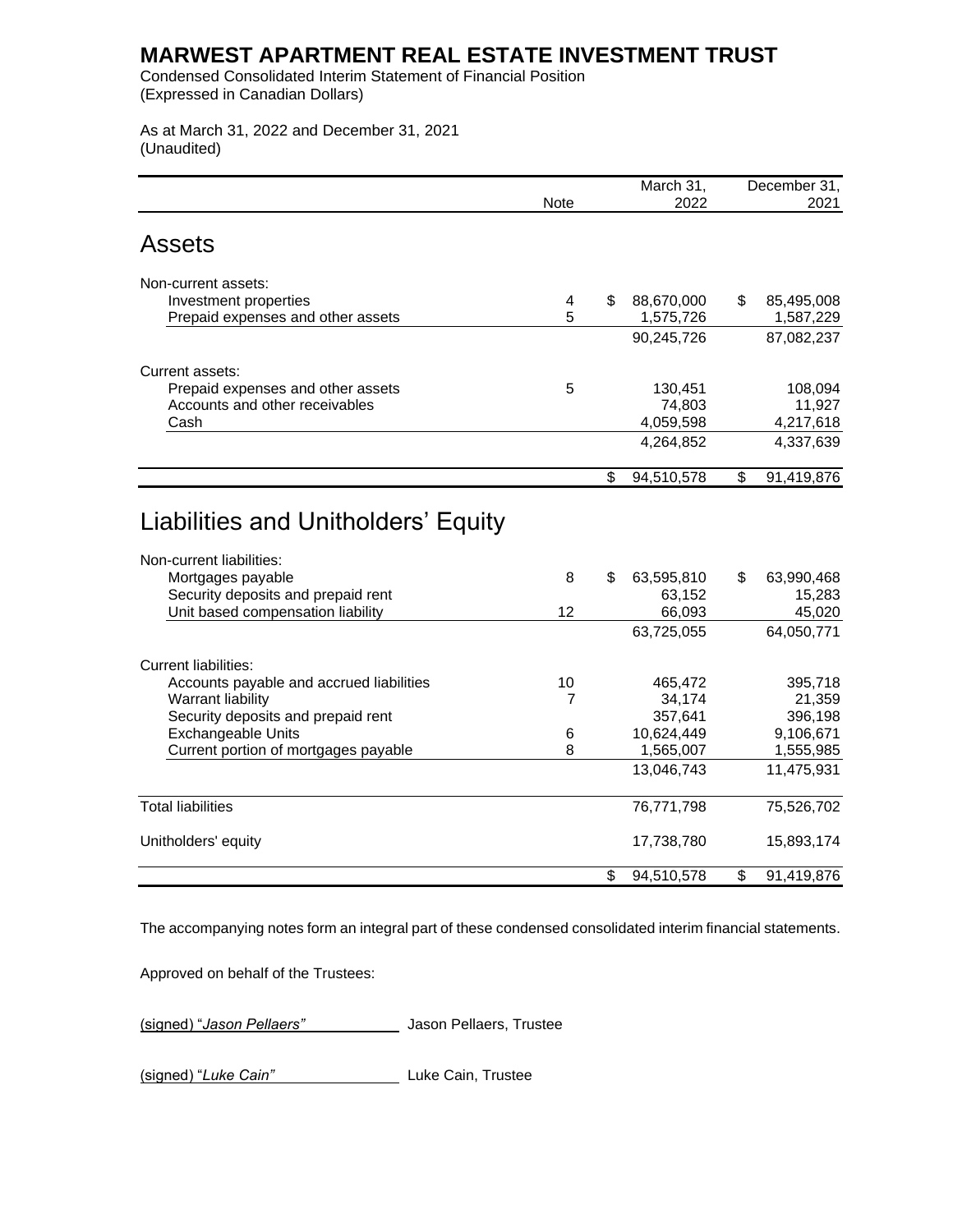Condensed Consolidated Interim Statement of Net Income (Loss) and Comprehensive Income (Loss) (Expressed in Canadian Dollars)

For the three months ended March 31, 2022 and 2021 (Unaudited)

|                                                   |      | March 31,       | March 31,       |
|---------------------------------------------------|------|-----------------|-----------------|
|                                                   | Note | 2022            | 2021            |
| Revenue from investment properties                | 13   | \$<br>1,618,740 | \$              |
| Expenses:                                         |      |                 |                 |
| Property operating expenses                       | 9    | 580,269         |                 |
| Realty taxes                                      |      | 127,870         |                 |
| Total operating expenses                          |      | 708,139         |                 |
| Net property operating income                     |      | 910,601         |                 |
| Other expenses (income):                          |      |                 |                 |
| General and administrative                        | 9    | 170,112         | 14,1547         |
| Finance costs (income)                            | 14   | 452.630         | (348)           |
| Fair value gain on investment properties          | 4    | (3, 127, 296)   |                 |
| Fair value loss on unit-based compensation        | 12   | 5,839           |                 |
| Fair value loss on warrants                       | 7    | 12,815          |                 |
| Fair value loss on Exchangeable Units             | 6    | 1,517,778       |                 |
|                                                   |      | (968, 122)      | 14,199          |
| Net income (loss) and comprehensive income (loss) |      | \$<br>1,878,723 | \$<br>(14, 199) |

The accompanying notes form an integral part of these condensed consolidated interim financial statements.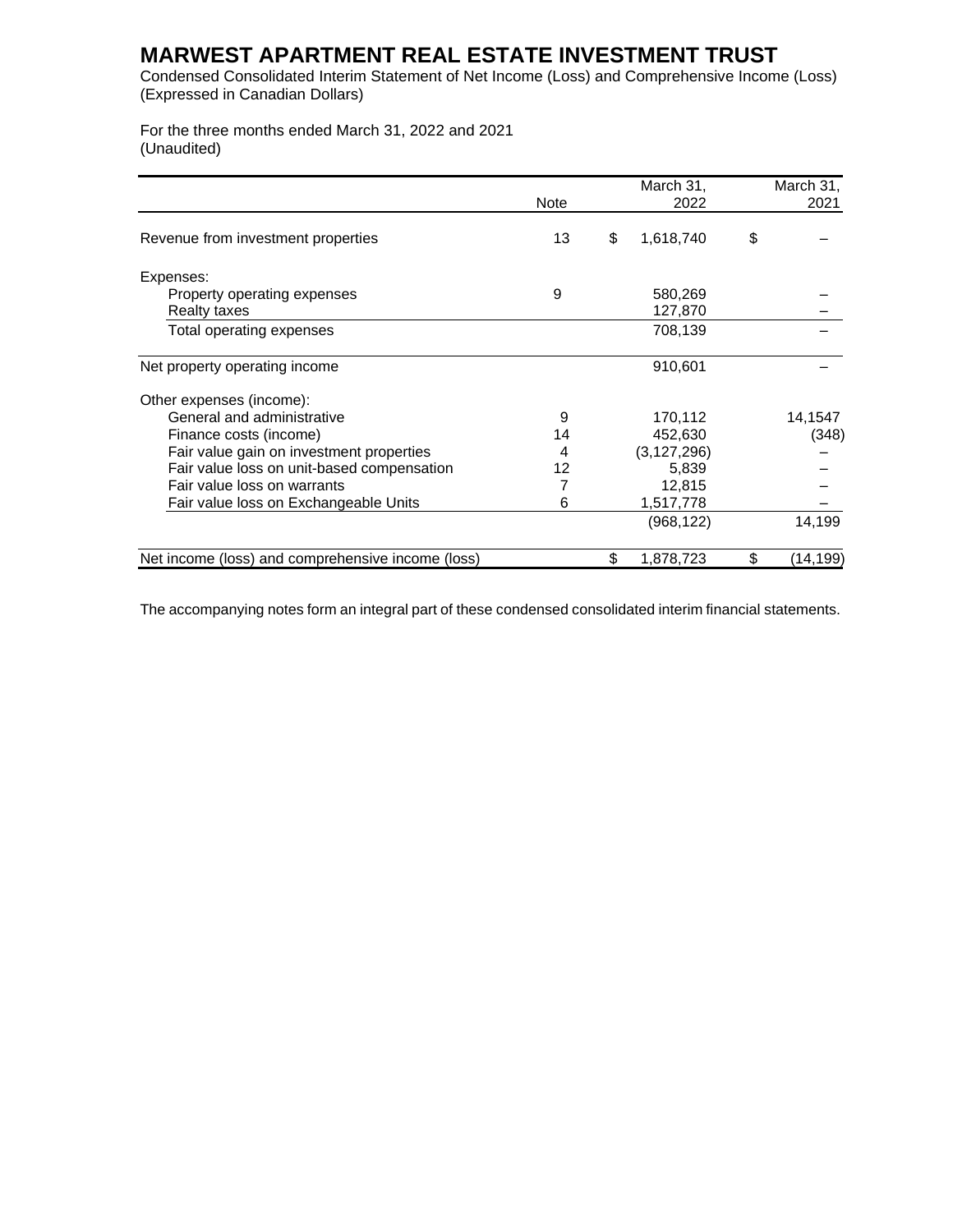Condensed Consolidated Interim Statement of Changes in Unitholders' Equity (Expressed in Canadian Dollars)

For the three months ended March 31, 2022 and 2021 (Unaudited)

|                                        |           |     |              |    | Accumulated     |              |
|----------------------------------------|-----------|-----|--------------|----|-----------------|--------------|
|                                        | Trust     |     | Unitholders' |    | surplus         | 2021         |
|                                        | Units     |     | capital      |    | (deficit)       | Total        |
| Unitholders' equity, December 31, 2020 | 1,800,000 | S.  | 558,793      | S  | $(102, 201)$ \$ | 456,592      |
| Net loss and comprehensive loss        |           |     |              |    | (14, 199)       | (14, 199)    |
| Unitholders' equity, March 31, 2021    | 1,800,000 | \$. | 558,793      | \$ | $(116, 400)$ \$ | 442,393      |
| Unitholders' equity, December 31, 2021 | 8,831,564 |     | 6,791,350    |    | 9,101,824       | 15,893,174   |
| <b>Distributions</b>                   |           |     |              |    | (33, 117)       | (33, 117)    |
| Net income and comprehensive income    |           |     |              |    | 1,878,723       | 1,878,723    |
| Unitholders' equity, March 31, 2022    | 8,831,564 | \$. | 6,791,350    |    | \$10,947,430    | \$17,738,780 |

The accompanying notes form an integral part of these condensed consolidated interim financial statements.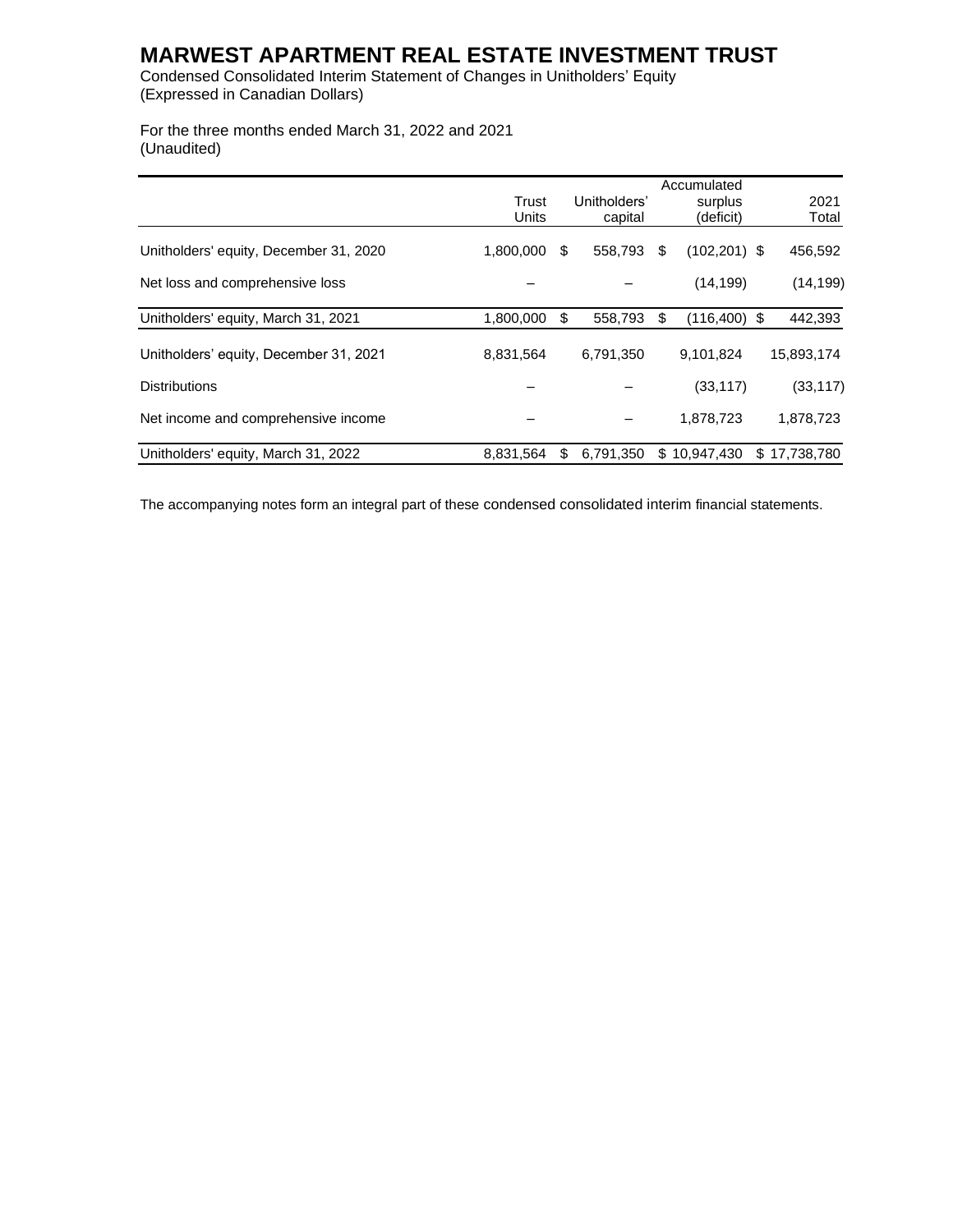Condensed Consolidated Interim Statement of Cash Flows (Expressed in Canadian Dollars)

For the three months ended March 31, 2022 and 2021 (Unaudited)

|                                                                       | Note | March 31,<br>2022 | March 31,<br>2021 |
|-----------------------------------------------------------------------|------|-------------------|-------------------|
| Cash provided by (used in):                                           |      |                   |                   |
| Operating activities:                                                 |      |                   |                   |
| Net income (loss) and comprehensive income (loss)<br>Adjustments for: |      | \$<br>1,878,723   | \$<br>(14, 199)   |
| Unit-based compensation expense                                       | 12   | 15,234            |                   |
| Fair value gain on investment properties                              | 4    | (3, 127, 296)     |                   |
| Fair value loss on unit-based compensation                            | 12   | 5,839             |                   |
| Fair value loss on warrants                                           | 7    | 12,815            |                   |
| Fair value loss on Exchangeable Units                                 | 6    | 1,517,778         |                   |
| Finance costs (income)                                                | 14   | 452,630           | (348)             |
| Interest paid                                                         |      | (456, 391)        |                   |
| Interest received                                                     |      | 3,434             | 348               |
| Distributions paid                                                    |      | (73, 788)         |                   |
| Change in non-cash working capital                                    | 15   | (5, 417)          | (167, 997)        |
|                                                                       |      | 223,561           | (182, 196)        |
| Investing activities:                                                 |      |                   |                   |
| Capital expenditures                                                  | 4    | (43, 285)         |                   |
| Direct leasing costs                                                  | 4    | (4, 411)          |                   |
|                                                                       |      | (47, 696)         |                   |
| Financing activities:                                                 |      |                   |                   |
| Debt principal payments                                               | 8    | (333, 885)        |                   |
|                                                                       |      | (333, 885)        |                   |
| Decrease in cash                                                      |      | (158,020)         | (182, 196)        |
| Cash, beginning of period                                             |      | 4,217,618         | 471,975           |
| Cash, end of period                                                   |      | \$<br>4,059,598   | \$<br>289,779     |

The accompanying notes form an integral part of these condensed consolidated interim financial statements.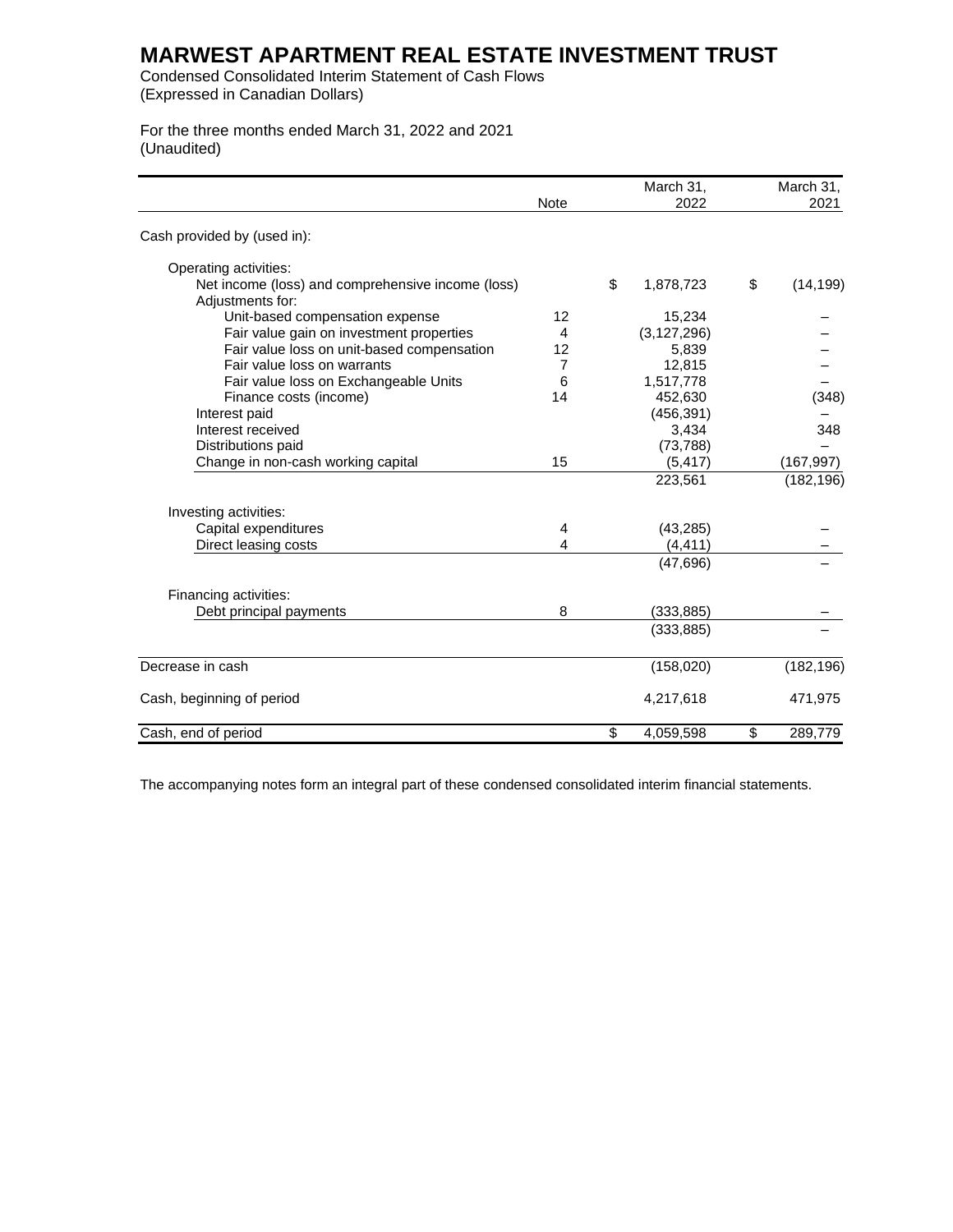Notes to Condensed Consolidated Interim Financial Statements (Expressed in Canadian Dollars)

For the three months ended March 31, 2022 and 2021 (Unaudited)

### **1. Description of the entity:**

Marwest Apartment Real Estate Investment Trust (the "REIT") is an unincorporated, open-ended real estate investment trust established pursuant to a declaration of trust dated July 2, 2020, which was amended and restated on April 30, 2021. The REIT was a closed-ended real estate investment trust at December 31, 2020 and converted to an open-ended real estate investment trust on April 30, 2021 pursuant to a resolution passed by the Board of Trustees. The REIT owns and operates a portfolio of income-producing multi-family investment properties located in Western Canada.

The REIT was established under the laws of the Province of Manitoba. The principal and registered office of the REIT is Suite 500-220 Portage Avenue, Winnipeg, Manitoba.

At March 31, 2022 and December 31, 2021, the REIT's portfolio consisted of 3 multi-family investment properties, all of which are held by its subsidiary, MAR REIT L.P. (the "Partnership"), through Marwest Apartments I L.P. ("Kenwood Court"), Marwest Apartments VII L.P. ("Brio Brownstones") and Marwest (Element) Apartments L.P. ("Element") which are owned 100 percent by the Partnership.

### **2. Basis of presentation:**

(a) Statement of compliance:

These unaudited condensed consolidated interim financial statements have been prepared in accordance with International Accounting Standard ("IAS") *34, Interim Financial Reporting* as issued by the International Accounting Standards Board (IASB).

The unaudited condensed consolidated interim financial statements do not include all of the information required for full annual financial statements and should be read in conjunction with the REIT's audited consolidated financial statements for the years ended December 31, 2021 and 2020 (the "Annual 2021 Financial Statements"), which have been prepared in accordance with International Financial Reporting Standards ("IFRS") as issued by the IASB.

These unaudited condensed consolidated interim financial statements were approved by the Board of Trustees of the REIT and authorized for issuance on May 11, 2022.

(b) Basis of measurement:

These unaudited condensed consolidated interim financial statements have been prepared on a historical cost basis, except for investment properties, Exchangeable Units, warrants and unit-based compensation, which have been measured at fair value.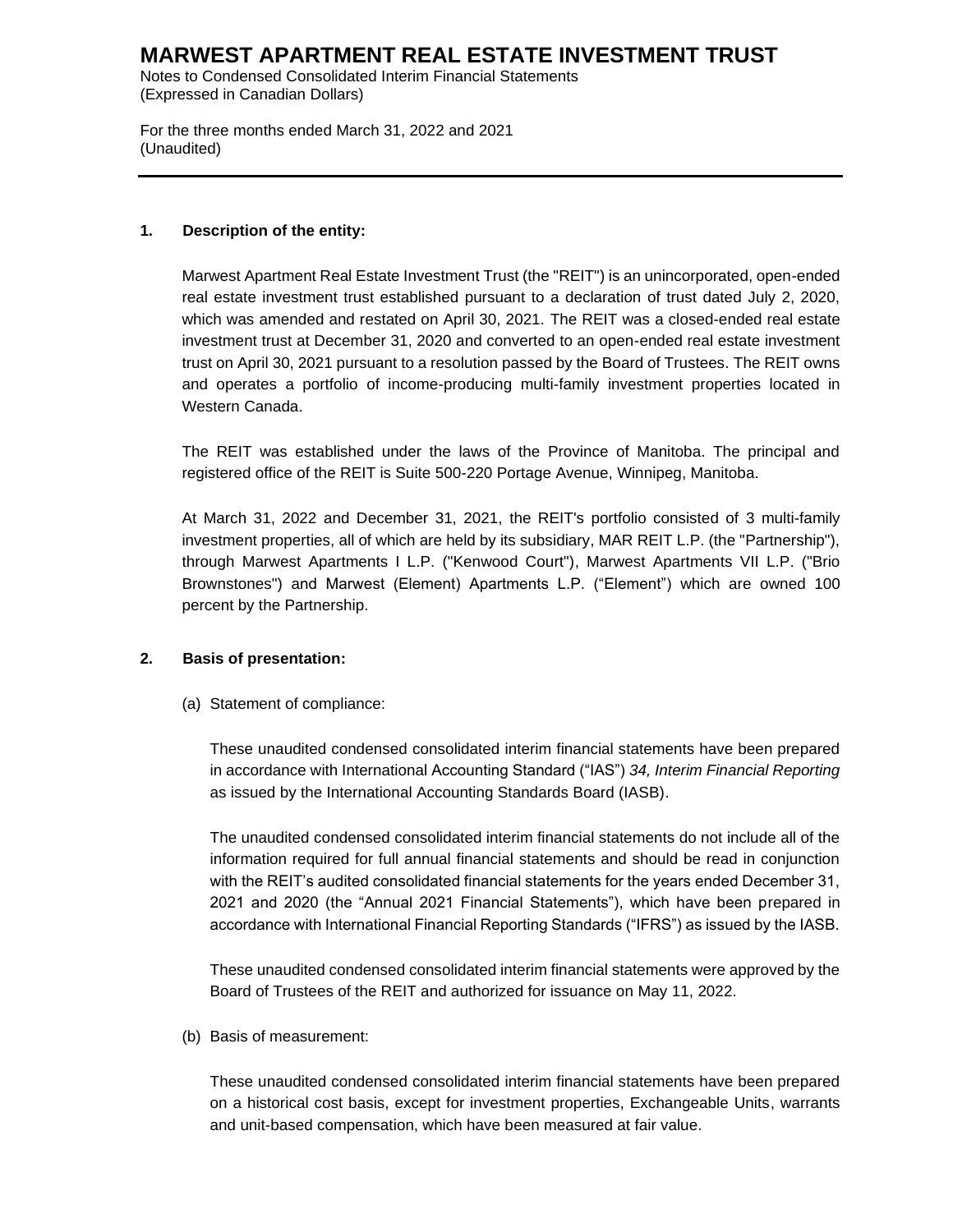Notes to Condensed Consolidated Interim Financial Statements (continued) (Expressed in Canadian Dollars)

For the three months ended March 31, 2022 and 2021 (Unaudited)

### **2. Basis of presentation (continued):**

The consolidated financial statements have been presented in Canadian dollars which is the REIT's functional currency.

The operating results for the three months ended March 31, 2022 are not necessarily indicative of results that may be expected for the year ending December 31, 2022 due to seasonal variations in property expenses and other factors, including the impacts of world events and future COVID-19 restrictions, if any.

The REIT's significant accounting policies were presented in Note 3 of the Annual 2021 Financial Statements and have been consistently applied in the preparation of these unaudited condensed consolidated interim financial statements.

### **3. Significant accounting policies:**

(a) Future changes in accounting standards:

On January 23, 2020, the IASB issued amendments to IAS 1, *Presentation of Financial Statements* (IAS 1), providing a more general approach to the classification of liabilities based on the contractual agreements in place at the reporting date. The amendments apply to annual reporting periods beginning on or after January 1, 2023, earlier adoption is permitted.

The amendments to IAS 1 affect only the presentation of liabilities in the balance sheet and seek to clarify that the classification of liabilities as current or non-current should be based on the rights that are in existence at the end of the reporting period. Further, the amendments make clear that classification is unaffected by expectations about whether an entity will exercise its right to defer settlement of a liability and that the settlement of a liability refers to the transfer to the counterparty of cash, equity instruments, other assets or services.

The REIT intends to adopt the amendments in its consolidated financial statements beginning on January 1, 2023 when the amendments become effective. The REIT is assessing the potential impact of the amendments, however, does not expect them to have a material impact on the REIT's consolidated financial statements.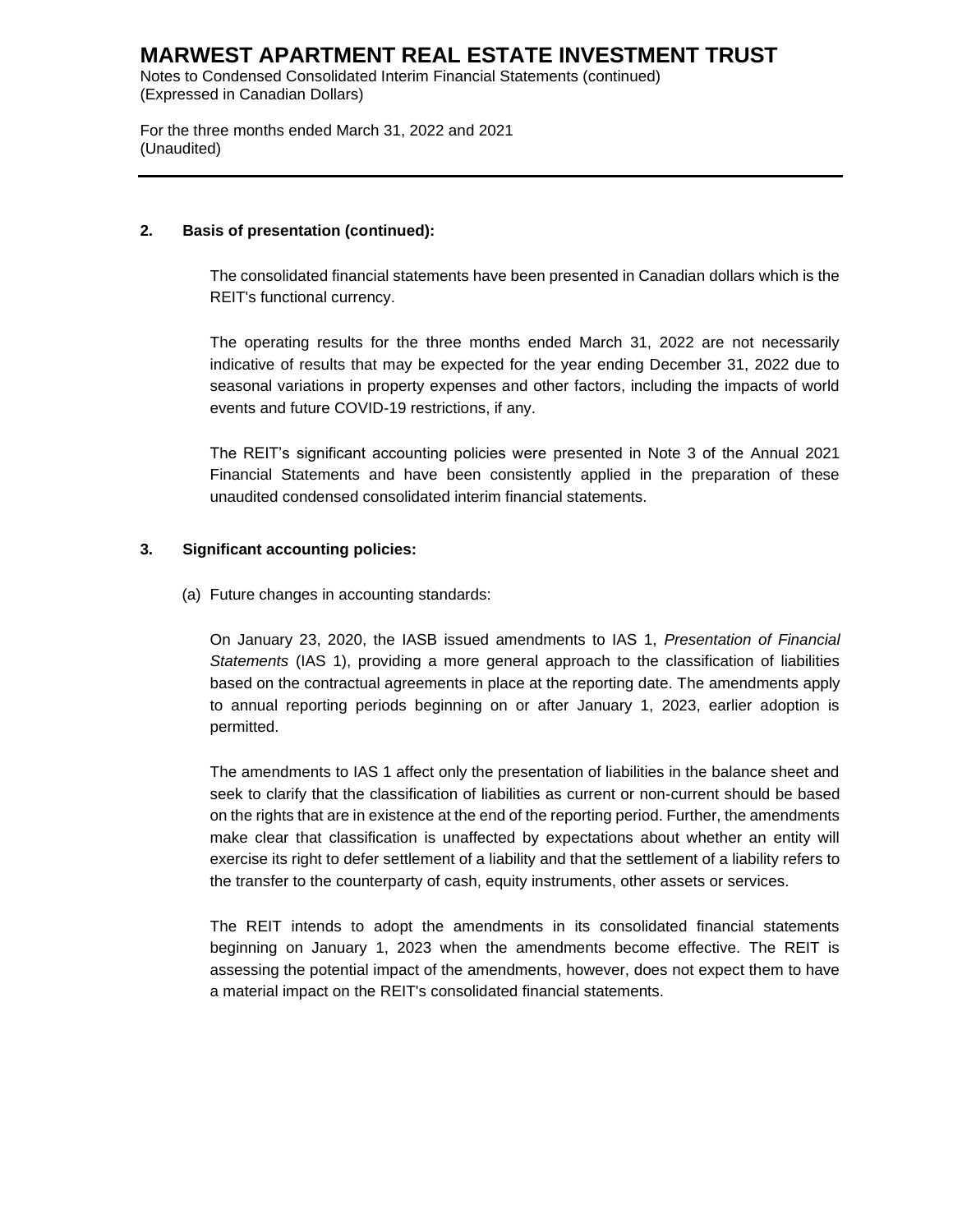Notes to Condensed Consolidated Interim Financial Statements (continued) (Expressed in Canadian Dollars)

For the three months ended March 31, 2022 and 2021 (Unaudited)

#### **4. Investment properties:**

The following table presents the change in investment properties for the period ended March 31, 2022 and the year ended December 31, 2021:

|                                                   | March 31,<br>2022 | December 31,<br>2021 |
|---------------------------------------------------|-------------------|----------------------|
| Balance, beginning of period                      | \$85,495,008      | \$                   |
| Additions:<br>Acquisitions of investment property |                   | 79,279,342           |
| Capital expenditures                              | 43,285            | 96,466               |
| Direct leasing costs                              | 4.411             | 23,334               |
| Fair value gain                                   | 3,127,296         | 6,095,866            |
| Balance, end of period                            | \$88,670,000      | \$85,495,008         |

The fair value methodology for the REIT's investment properties is considered level 3, as significant unobservable inputs are required to determine fair value.

Internal valuations were prepared at March 31, 2022 for the properties in the REIT's portfolio by management. (December 31, 2021 - external valuations were obtained for two properties and an internal valuation was performed for one property).

The internal valuations team consists of qualified individuals who hold recognized relevant professional qualifications and have recent experience in the location and category of the respective properties.

Management determined the fair value of investment properties based on the direct income capitalization approach using stabilized net operating income and capitalized at a rate that reflects the characteristics, location and market of the investment properties. The capitalization rate was estimated using market surveys, available appraisals and market comparables.

The carrying value of the investment properties reflects management's best estimate of fair value in terms of the assessed highest and best use at March 31, 2022. It is not possible to forecast with certainty the duration or full scope of the economic impact COVID-19 will have on the investment properties, both in the short and long-term. As at March 31, 2022, the impact has not been significant to the REIT. Any long-term effects on market rents, occupancy, turnover and other factors could impact the underlying valuation of the investment properties and such impact could be material.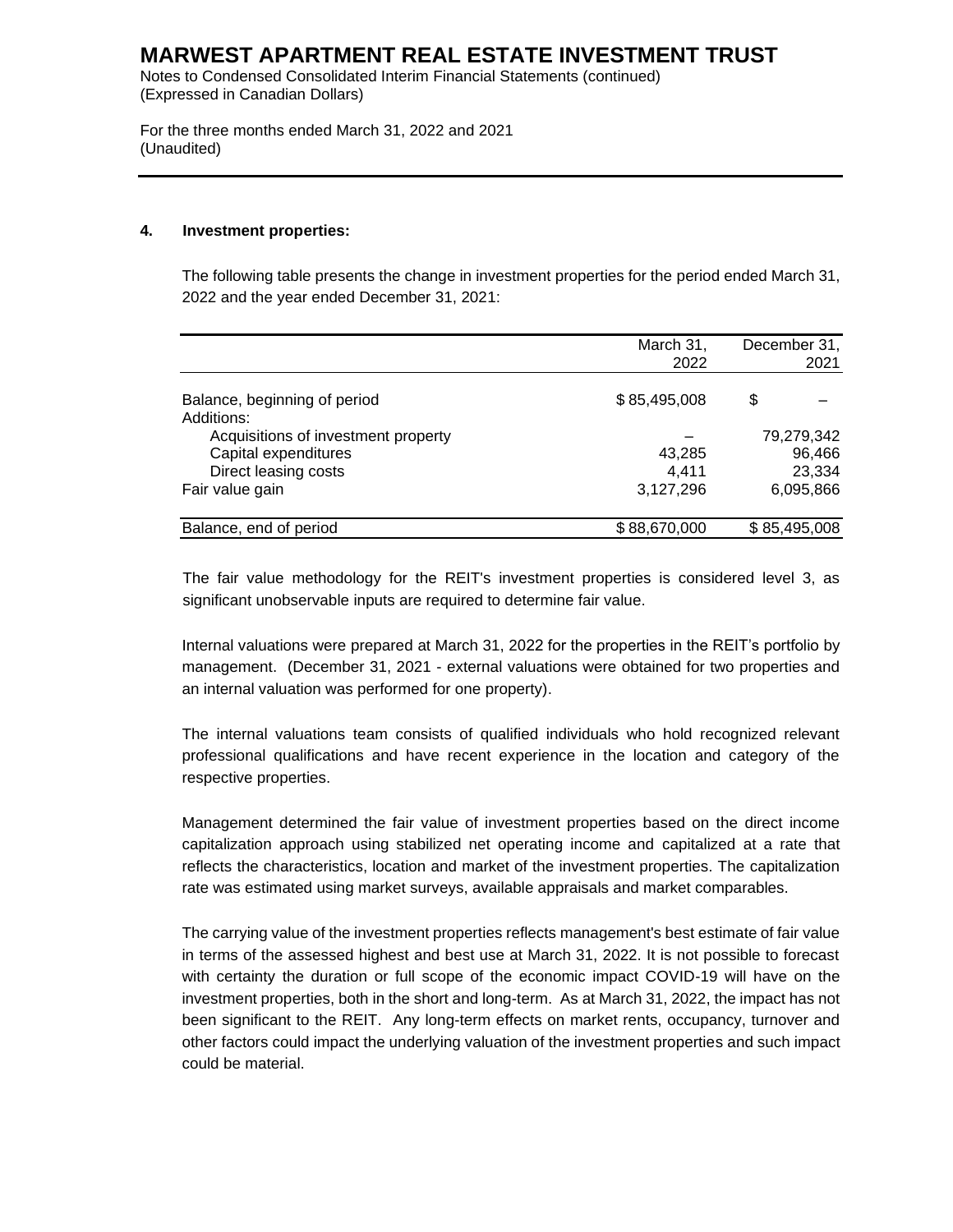Notes to Condensed Consolidated Interim Financial Statements (continued) (Expressed in Canadian Dollars)

For the three months ended March 31, 2022 and 2021 (Unaudited)

#### **4. Investment properties (continued):**

A change in the capitalization rate used could have a material impact on the fair value of the investment properties. When capitalization rates compress, the estimated fair value of the investment properties increase. When capitalization rates expand, the estimated fair value of the investment properties decrease. The weighted-average capitalization rate utilized at March 31, 2022 was 5 percent (December 31, 2021 - 5 percent).

At March 31, 2022, a 25-basis point expansion in the capitalization rate would decrease the estimated fair value of investment properties by approximately \$4,222,500 (December 31, 2021 - \$4,152,380). A 25-basis point compression in the capitalization rate would increase the estimated fair value of investment properties by approximately \$4,666,975 (December 31, 2021 - \$4,589,473.

At March 31, 2022 and December 31, 2021, the investment properties were pledged as security under mortgage and loan agreements.

|                                                                             | March 31,<br>2022                   |    | December 31,<br>2021          |
|-----------------------------------------------------------------------------|-------------------------------------|----|-------------------------------|
| Prepaid expenses<br>Prepaid CMHC premiums<br>Deposits and other prepayments | \$<br>69,444<br>1,621,733<br>15,000 | \$ | 47,088<br>1,633,235<br>15,000 |
|                                                                             | \$<br>1,706,177                     | \$ | 1,695,323                     |
| Current<br>Non-current                                                      | \$<br>130,451<br>1,575,726          | S  | 108,094<br>1,587,229          |
|                                                                             | \$<br>1,706,177                     | \$ | 1,695,323                     |

### **5. Prepaid expenses and other assets:**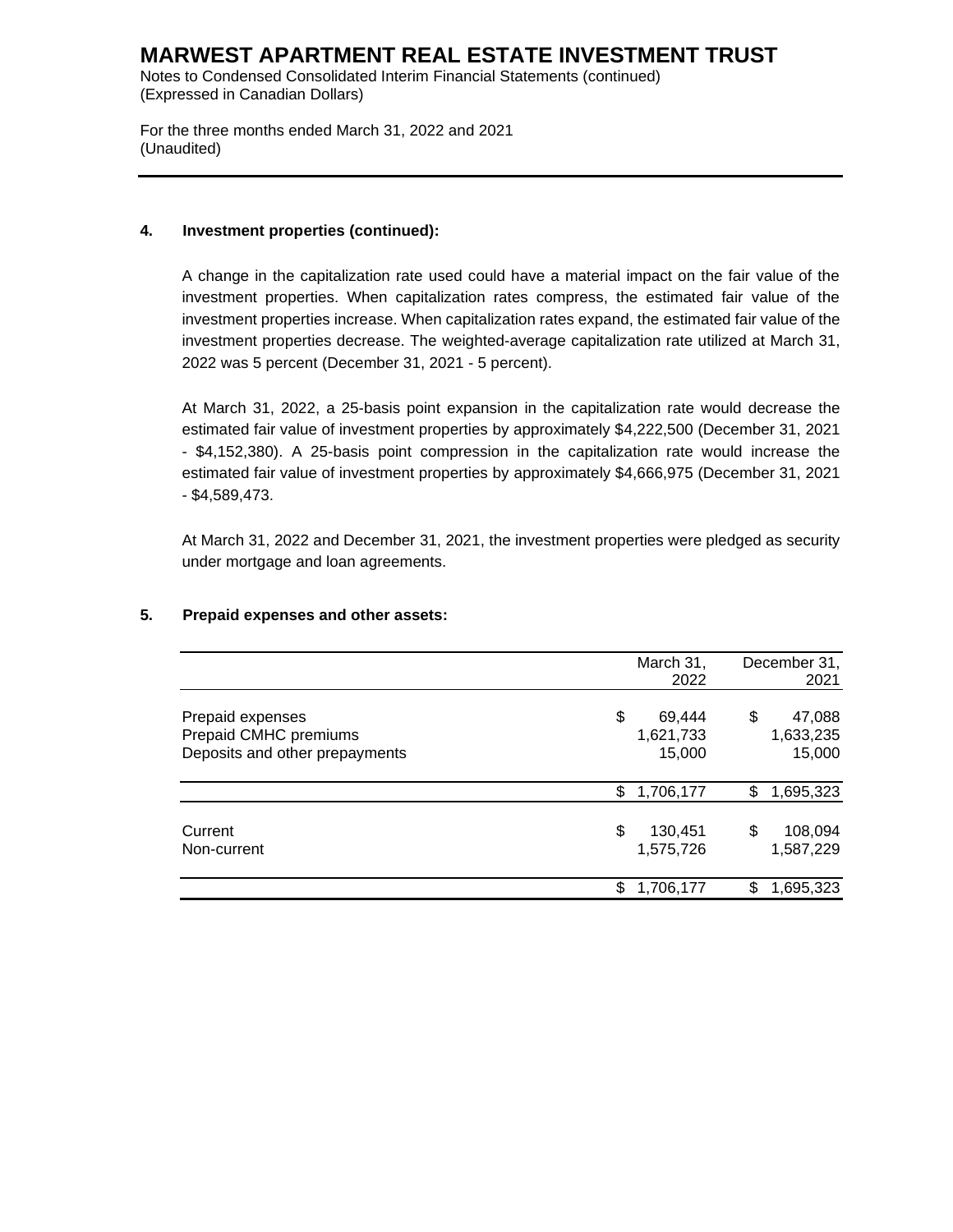Notes to Condensed Consolidated Interim Financial Statements (continued) (Expressed in Canadian Dollars)

For the three months ended March 31, 2022 and 2021 (Unaudited)

### **6. Exchangeable Units:**

Exchangeable limited partnership units (Exchangeable Units) of MAR REIT L.P. are economically equivalent to Trust Units, receive distributions equal to the distributions paid on Units and are exchangeable at the holder's option into Trust Units. One Special Voting Unit is issued to the holder of every Exchangeable Unit held, which entitles the holder to one vote per Special Voting Unit at any meeting of Unitholders. The fair value of the Exchangeable Units are measured every period by reference to the traded value of the Trust Units, with changes in measurement recorded in the consolidated statements of net income (loss) and comprehensive income (loss). The following table reconciles the changes in cash flows and outstanding units for the Exchangeable Units:

|                                                                                                          | Units                  | Amount                                      |
|----------------------------------------------------------------------------------------------------------|------------------------|---------------------------------------------|
| Balance, December 31, 2020<br>Issued - April 30, 2021<br>Issued - November 15, 2021<br>Fair value change | 9,812,063<br>1,029,211 | \$<br>9,812,063<br>1,183,593<br>(1,888,985) |
| Balance, December 31, 2021                                                                               | 10,841,274             | 9,106,671<br>\$.                            |
| Fair value change                                                                                        |                        | 1,517,778                                   |
| Balance, March 31, 2022                                                                                  | 10,841,274             | \$10,624,449                                |

For the three months ended March 31, 2022, distributions of \$40,671 (March 31, 2021 - nil) were declared on the Exchangeable Units and are included in finance costs.

#### **7. Warrants:**

|                                                                             | Warrants  |    | Amount                |
|-----------------------------------------------------------------------------|-----------|----|-----------------------|
| Balance, beginning of year<br>Issued - August 10, 2021<br>Fair value change | 4,271,891 | \$ | 427,189<br>(405, 830) |
| Balance, December 31, 2021                                                  | 4,271,891 |    | 21,359                |
| Fair value change                                                           |           |    | 12,815                |
| Balance, March 31, 2022                                                     | 4,271,891 | S. | 34,174                |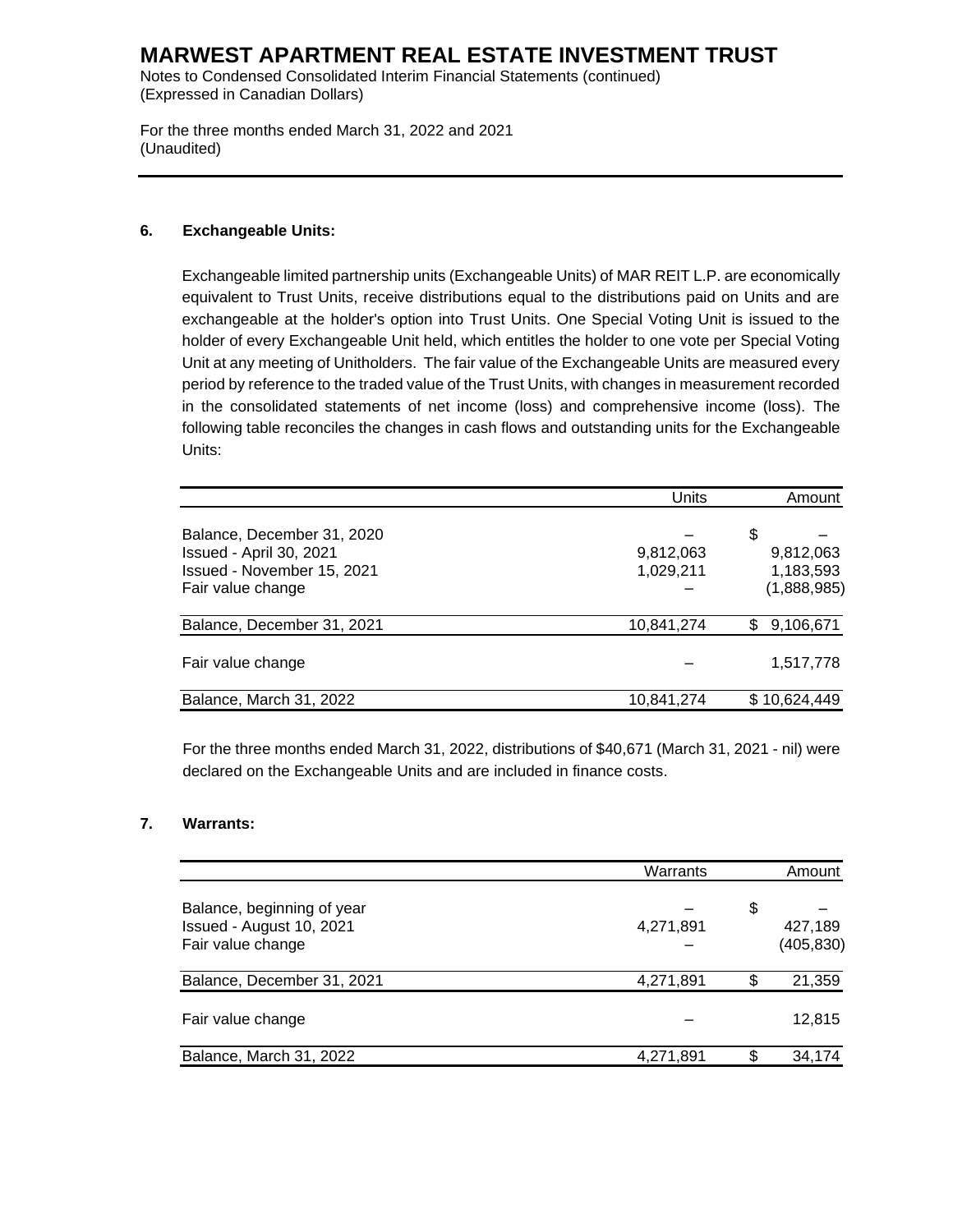Notes to Condensed Consolidated Interim Financial Statements (continued) (Expressed in Canadian Dollars)

For the three months ended March 31, 2022 and 2021 (Unaudited)

### **7. Warrants (continued):**

On August 10, 2021, 4,271,891 warrants were issued in connection with a short-form prospectus dated August 3, 2021. Each warrant is exercisable for 12 months from the date of initial issuance. The fair value of the warrants at the date of issuance and at the end of each period is determined using the Black-Scholes model. The key inputs at March 31, 2022 are as follows: unit price of \$0.98, discount rate of 0.75 percent, expected term of 0.36 year and volatility of 26 percent (December 31, 2021: unit price of \$0.84, discount rate of 0.75 percent, expected term of 0.608 year and volatility of 27 percent).

### **8. Mortgages payable:**

|                                       | March 31,<br>December 31, |                 |  |  |  |  |
|---------------------------------------|---------------------------|-----------------|--|--|--|--|
|                                       | 2022                      | 2021            |  |  |  |  |
| Mortgages                             | \$64,863,820              | \$65,197,705    |  |  |  |  |
| Unamortized mark-to-market adjustment | 344,437                   | 402,176         |  |  |  |  |
| Unamortized deferred financing costs  | (47, 440)                 | (53, 428)       |  |  |  |  |
| Total mortgages                       | \$65,160,817              | \$65,546,453    |  |  |  |  |
|                                       |                           |                 |  |  |  |  |
|                                       | March 31,                 | December 31,    |  |  |  |  |
|                                       | 2022                      | 2021            |  |  |  |  |
| Current                               | 1,565,007<br>\$.          | 1,555,985<br>\$ |  |  |  |  |
| Non-current                           | 63,595,810                | 63,990,468      |  |  |  |  |
|                                       | \$65,160,817              | \$65,546,453    |  |  |  |  |

At March 31, 2022, Mortgages are secured by investment properties, bear interest at a weighted average contractual interest rate of 2.82 percent (December 31, 2021 - 2.82 percent) and mature at various dates from 2023 - 2031 (December 31, 2021 – 2023 - 2031). The mortgages are guaranteed, on a joint and several basis by MAR REIT GP LTD., MAR REIT L.P., the REIT and by certain unitholders, as well as personal guarantees by individuals who control certain unitholders.

The fair value of the REIT's mortgages payable is calculated based on current market rates plus risk-adjusted spreads on discounted cash flows and therefore is a level 2 fair value measurement. At March 31, 2022, the fair value of mortgages was \$67,898,397 (December 31, 2021 - \$66,543,191).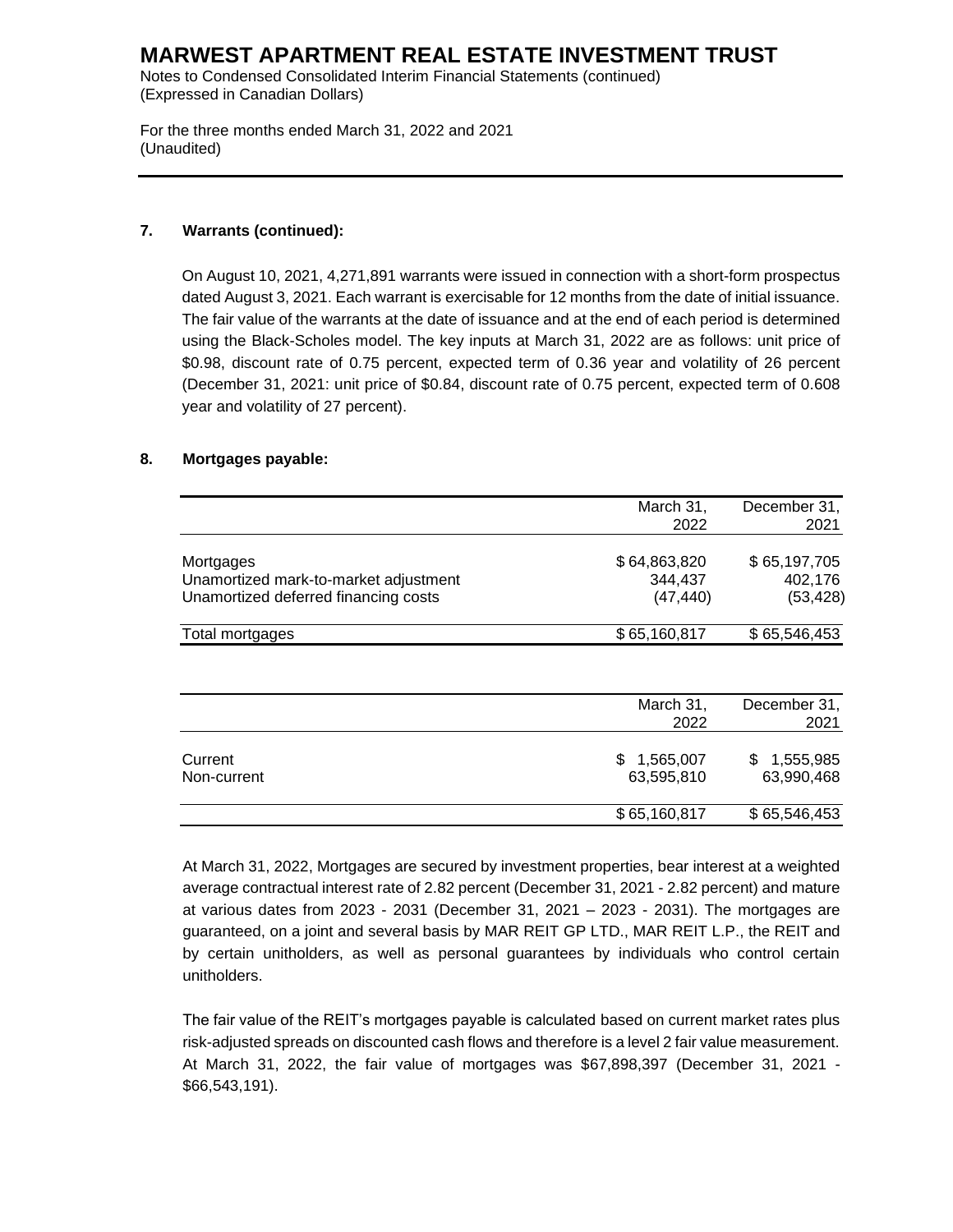Notes to Condensed Consolidated Interim Financial Statements (continued) (Expressed in Canadian Dollars)

For the three months ended March 31, 2022 and 2021 (Unaudited)

#### **8. Mortgages payable (continued):**

The mortgages payable balances at March 31, 2022, excluding unamortized mark-to-market adjustments and unamortized deferred financing costs, are due as follows:

| 2022 (remainder of year)<br>2023<br>2024<br>2025<br>2026 | S  | 1,015,248<br>13,544,958<br>6,997,855<br>999,860<br>1,022,230 |
|----------------------------------------------------------|----|--------------------------------------------------------------|
| 2027 and thereafter                                      |    | 41,283,669                                                   |
|                                                          | S. | 64,863,820                                                   |

The following table reconciles the changes in cash flows for the mortgages payable:

|                                 |              |    | Unamortized                 | Unamortized    |     |            |
|---------------------------------|--------------|----|-----------------------------|----------------|-----|------------|
|                                 |              |    | mark-to-market              | deferred       |     | 2022       |
|                                 | Mortgages    |    | adjustments financing costs |                |     | Total      |
|                                 |              |    |                             |                |     |            |
| Balance, December 31, 2021      | \$65,197,705 | -S | 402.176                     | \$<br>(53,428) | \$  | 65,546,453 |
| Repayments                      | (333, 885)   |    |                             |                |     | (333, 885) |
| Deferred financing amortization |              |    |                             | 5,988          |     | 5,988      |
| Amortization of mark-to         |              |    |                             |                |     |            |
| market adjustment               |              |    | (57,739)                    |                |     | (57, 739)  |
|                                 |              |    |                             |                |     |            |
| Balance, end of period          | \$64,863,820 |    | 344.437                     | \$<br>(47,440) | \$. | 65,160,817 |

#### **9. Related party transactions:**

In the normal course of operations, the REIT enters into various transactions with related parties.

On April 30, 2021, the REIT and Marwest Asset Management Inc. ("MAM" or the "Manager") entered into an Asset Management and Property Management Agreement (the "Agreement") with a term of ten years, with automatic renewal periods for further five-year terms unless terminated in accordance with the Agreement. Under the terms of the Agreement, MAM as the REIT's manager provides the REIT with the strategic, administrative, property management, leasing, acquisition, financing, development and construction management services necessary to manage the strategy, day-to-day operations and assets of the REIT.

On April 30, 2021, the Manager entered into a sub management agreement with Marwest Management Canada Ltd., a company under common control, to perform the property management functions as required under the Agreement.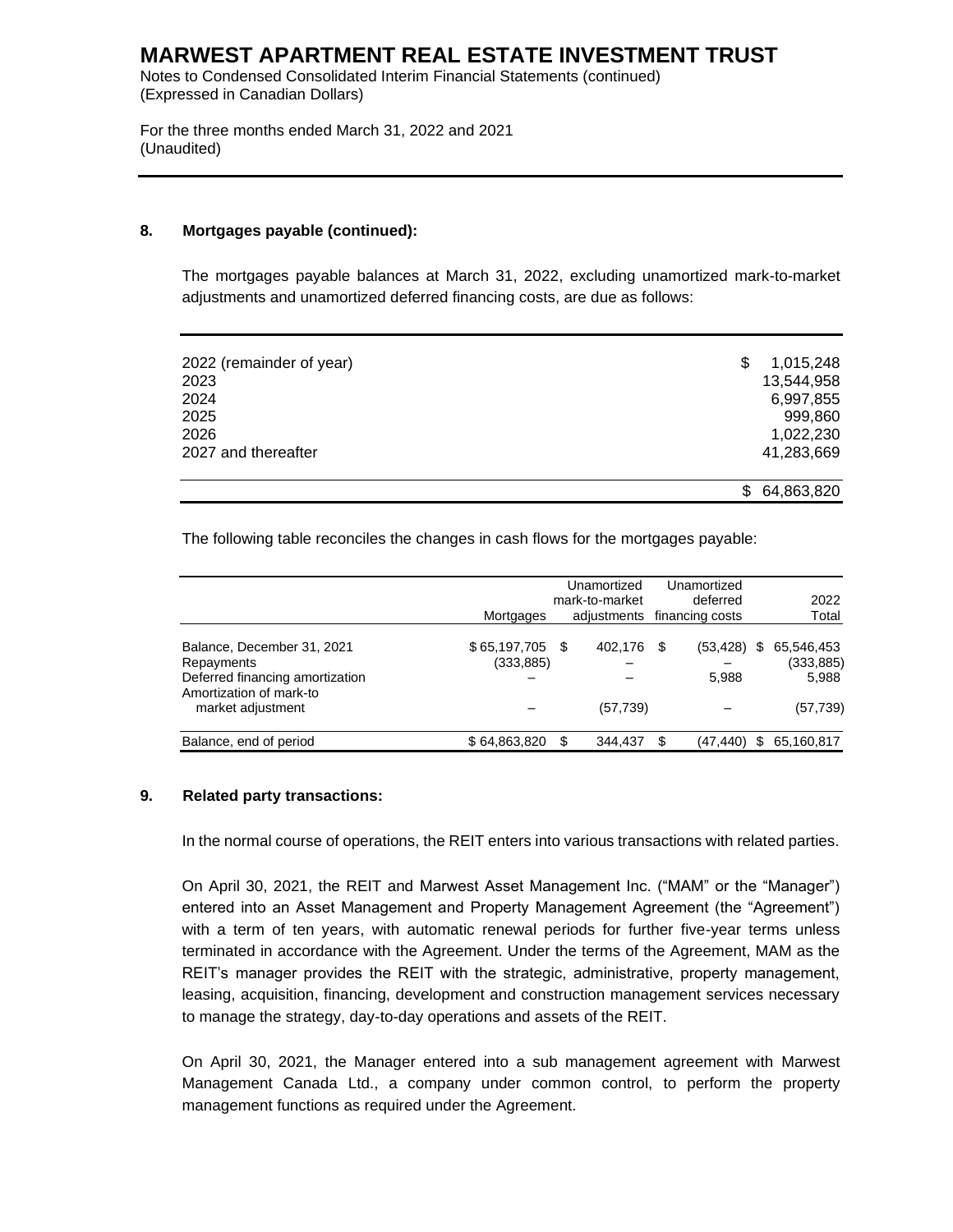Notes to Condensed Consolidated Interim Financial Statements (continued) (Expressed in Canadian Dollars)

For the three months ended March 31, 2022 and 2021 (Unaudited)

#### **9. Related party transactions (continued):**

The Agreement provides for the following fees:

| <b>Type</b>                          | <b>Basis</b>                     |
|--------------------------------------|----------------------------------|
| Base asset management <sup>1</sup>   | 0.25 percent of gross book value |
| Property management                  | 4 percent of gross receipts      |
| Acquisition <sup>2</sup>             | variable                         |
| Construction management <sup>3</sup> | variable                         |

1 Gross book value is defined as the greater of (a) the value of the assets of the REIT as shown on its then most recent consolidated statement of financial position; and (b) the historical cost of the investment properties, plus (i) the carrying value of cash and cash equivalents; (ii) the carrying value of mortgages receivable; and (iii) the historical cost of other assets and investments used in operations.

2 Acquisition fees are 1 percent on the first \$100 million of acquisitions; 0.75 percent on the next \$100 million of acquisition and 0.50 percent for acquisitions in excess of \$200 million in a fiscal year.

3 Construction management fees are 5 percent on the first \$1 million of all hard construction costs incurred on each capital project and 4 percent on the all hard construction costs above \$1 million on each capital project.

The asset management fee is payable in cash or, at the election of the Manager, up to 50 percent of each payment in Trust Units based upon the 20-day period ending on the trading day prior to the payment date. The Manager waived the asset management fee until January 1, 2022 and waived 50 percent of the fee for the three months ended March 31, 2022.

In addition to the related party transactions disclosed elsewhere in these unaudited condensed consolidated interim financial statements, related party transactions for the three months ended March 31, 2022 and 2021 include:

|                          | March 31,<br>2022 | March 31,<br>2021 |  |  |
|--------------------------|-------------------|-------------------|--|--|
|                          |                   |                   |  |  |
| Property management fees | 67,176            |                   |  |  |
| Salary reimbursement     | 32,363            |                   |  |  |
| Asset management fees    | 28,053            |                   |  |  |
|                          | 127,592           |                   |  |  |

The board of trustees were issued \$15,234 (March 31, 2021 - nil) in deferred units, representing 50 percent of their quarterly compensation rounded down to the nearest unit and distributions on units outstanding, during the three months ended March 31, 2022 at a price of \$1.10 per unit (note 12). The Trustees were also remunerated \$1,500 per board meeting (March 31, 2021 - nil) and paid the balance of their quarterly compensation, \$15,760, in cash.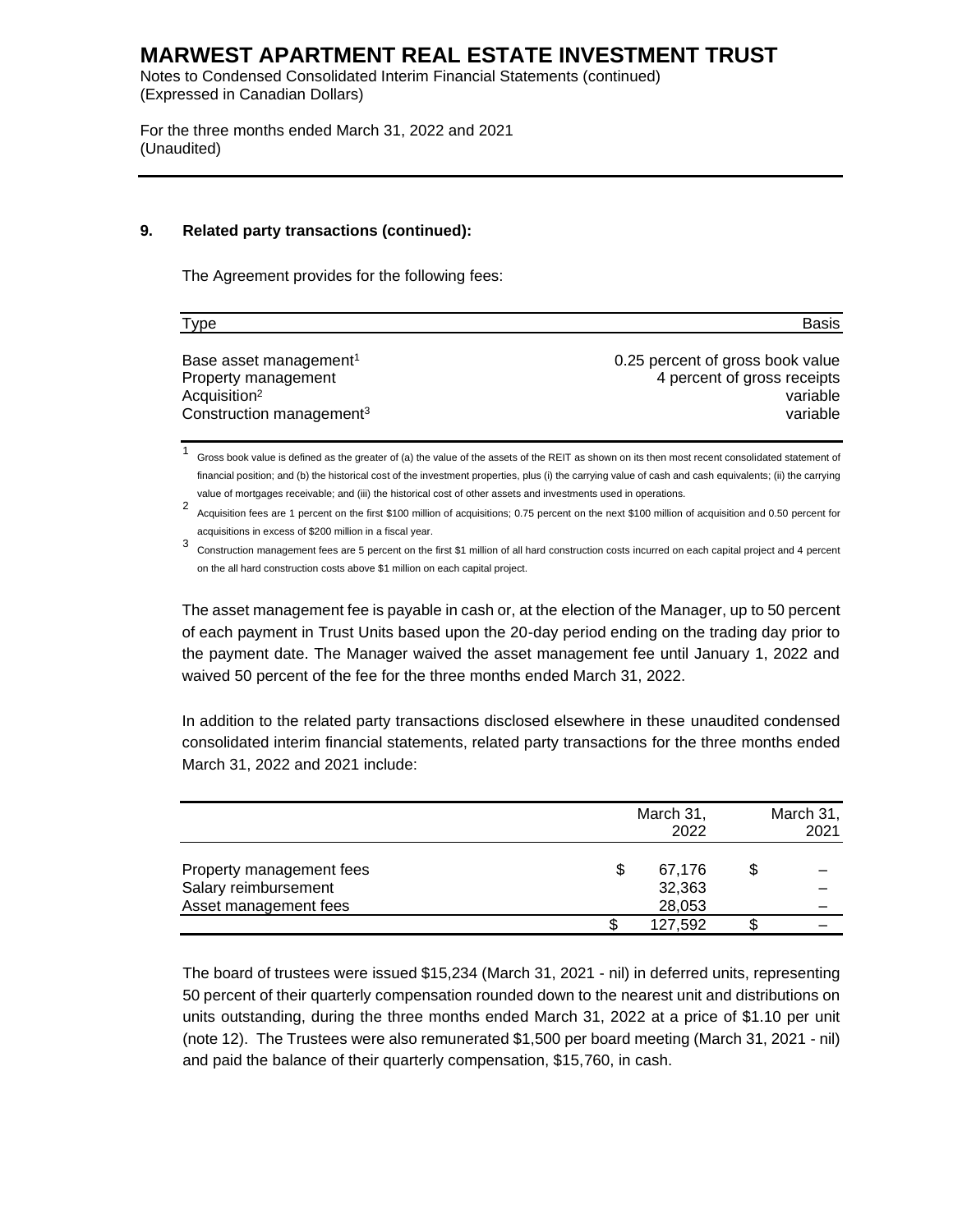Notes to Condensed Consolidated Interim Financial Statements (continued) (Expressed in Canadian Dollars)

For the three months ended March 31, 2022 and 2021 (Unaudited)

### **10. Accounts payable and accrued liabilities:**

|                                                | March 31,<br>2022       |    | December 31,<br>2021 |
|------------------------------------------------|-------------------------|----|----------------------|
| Accounts payable<br><b>Accrued liabilities</b> | \$<br>92,105<br>373,367 | \$ | 64,754<br>330,964    |
|                                                | \$<br>465,472           | \$ | 395,718              |
| Current<br>Non-current                         | \$<br>465,472           | \$ | 395,718              |
|                                                | \$<br>465,472           | S  | 395,718              |

### **11. Unitholders' equity:**

The Declaration of Trust authorizes the issue of an unlimited number the Trust Units and Special Voting Units. As of March 31, 2022, there were 8,831,564 Trust Units and 10,894,987 Special Voting Units (December 31, 2021 - 8,831,564 Trust Units and 10,894,869 Special Voting Units).

For the three months ended March 31, 2022, distributions to Unitholders of \$33,117 (March 31, 2021 - nil) were declared. This represents monthly distributions of \$0.00125 per Unit for the months of January to March 2022 (January to March 2021 - nil).

On March 31, 2022 the REIT commenced a normal course issuer bid ("NCIB") which allows the REIT to purchase up to 787,956 Trust Units for cancellation, representing approximately 10 percent of the REIT's public float of issued and outstanding Trust Units. The Trust Units may be repurchased up to a maximum not to exceed 2 percent of the total issued and outstanding Trust Units when aggregated with the total of all other purchases in the preceding 30 days. The price which the REIT will pay for Trust Units repurchased under the plan will be the market price at the time of acquisition. The NCIB is in effect until March 30, 2023. The REIT did not repurchase any units in the three months ended March 31, 2022.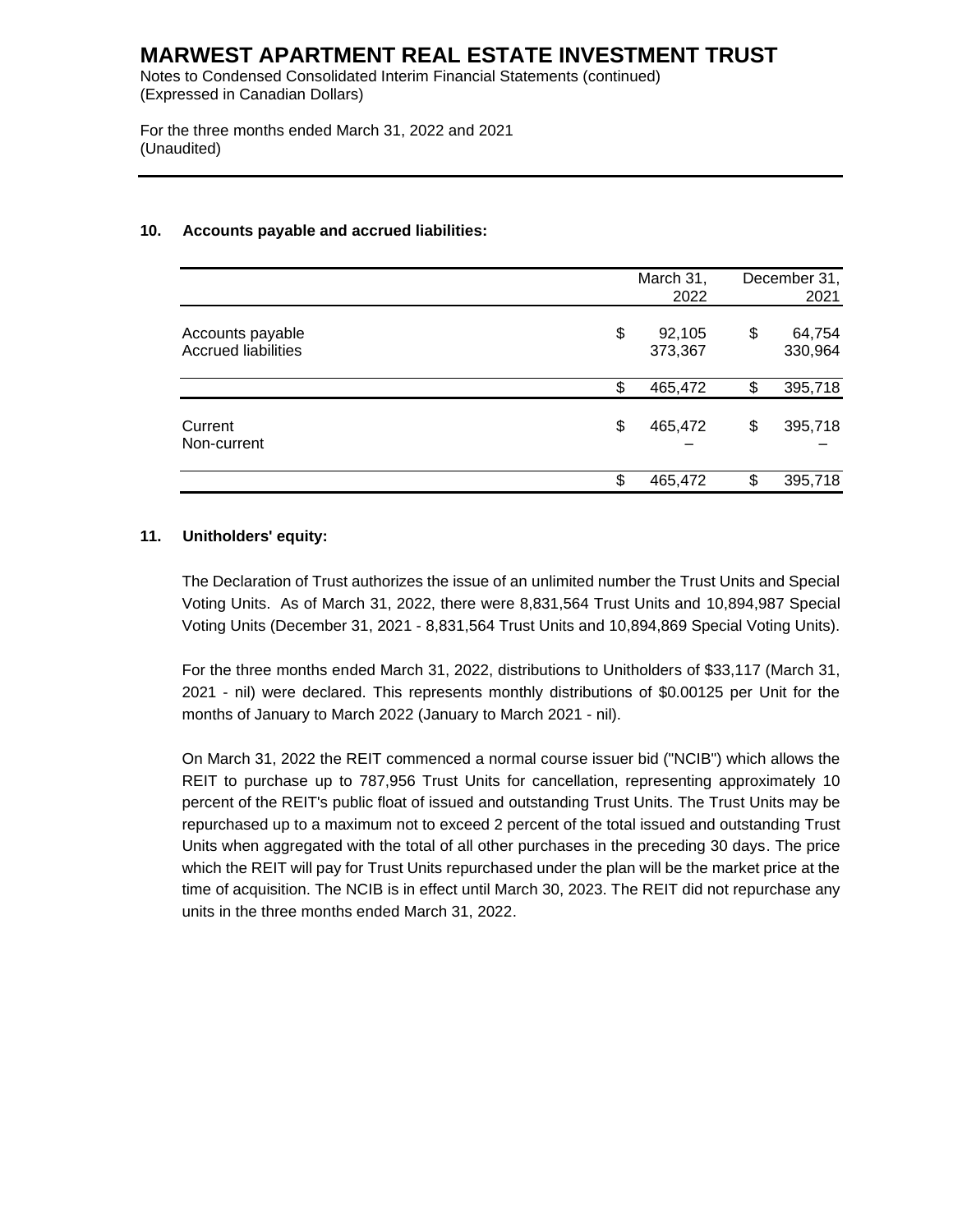Notes to Condensed Consolidated Interim Financial Statements (continued) (Expressed in Canadian Dollars)

For the three months ended March 31, 2022 and 2021 (Unaudited)

### **12. Unit-based compensation:**

As at and for the three months ended March 31, 2022 and 2021, no Restricted Units have been granted under the Plan. During the three months ended March 31, 2022 and year ended December 31, 2021, the following Deferred Units were issued:

|                                                                  | Units  | Amount                    |  |
|------------------------------------------------------------------|--------|---------------------------|--|
| Balance, December 31, 2020<br><b>Issued</b><br>Fair value change | 53,595 | \$<br>58,955<br>(13, 935) |  |
| Balance, December 31, 2021                                       | 53,595 | \$<br>45,020              |  |
| <b>Issued</b><br>Fair value change                               | 13,849 | 15,234<br>5,839           |  |
| Balance, March 31, 2022                                          | 67,444 | 66,093                    |  |

#### **13. Revenue from investment properties:**

The components of revenue from investment properties for the three months ended March 31, 2022 and 2021 are as follows:

|                                                     | March 31,<br>2022    | March 31,<br>2021 |
|-----------------------------------------------------|----------------------|-------------------|
| Basic rent<br>Property operating expense recoveries | 1,209,153<br>409,587 |                   |
|                                                     | 1,618,740            |                   |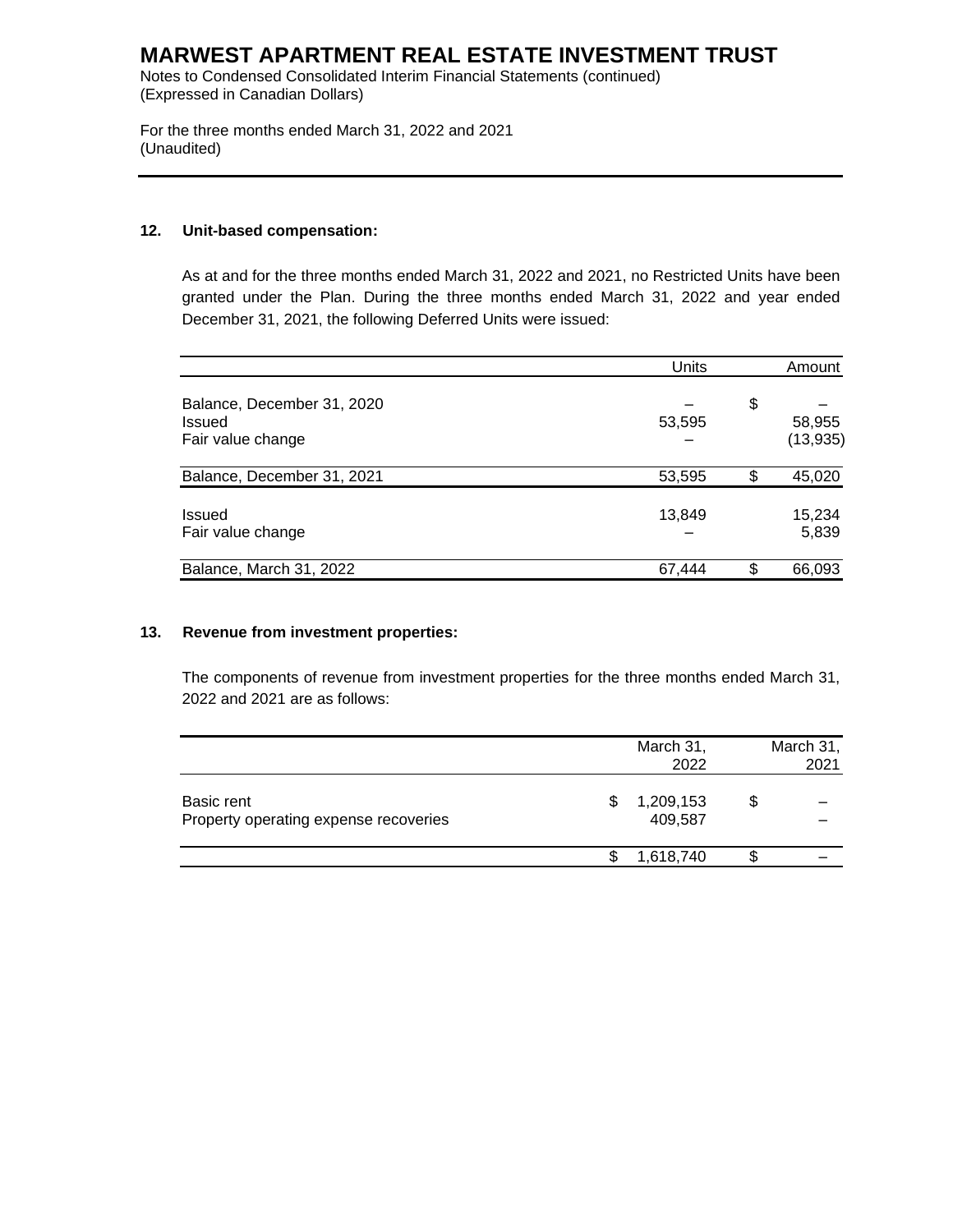Notes to Condensed Consolidated Interim Financial Statements (continued) (Expressed in Canadian Dollars)

For the three months ended March 31, 2022 and 2021 (Unaudited)

#### **14. Finance costs:**

Finance costs for the three months ended March 31, 2022 and 2021 are comprised of the following:

|                                            | March 31,<br>2022 |    | March 31,<br>2021 |
|--------------------------------------------|-------------------|----|-------------------|
| Interest expense on mortgages              | \$<br>455,643     | \$ |                   |
| Amortization of financing charges          | 5,988             |    |                   |
| Amortization of CMHC fees                  | 11,501            |    |                   |
| Amortization of mark-to-market adjustments | (57, 739)         |    |                   |
| Distribution on Exchangeable Class B Units | 40,671            |    |                   |
| Interest income                            | (3, 434)          |    | (348)             |
| Finance costs                              | 452,630           | £. | (348)             |

#### **15. Changes in non-cash working capital:**

Changes in non-cash balances included in the statement of cash flows are comprised as follows:

|                                                                                                                                            |    | March 31,<br>2022                         |    |                       |
|--------------------------------------------------------------------------------------------------------------------------------------------|----|-------------------------------------------|----|-----------------------|
| Accounts receivable<br>Prepaid expenses and other assets<br>Accounts payable and accrued liabilities<br>Security deposits and prepaid rent | \$ | (62, 876)<br>(22, 355)<br>70,502<br>9.312 | \$ | (500, 233)<br>332,236 |
|                                                                                                                                            | S. | (5, 417)                                  | S  | (167,997)             |

#### **16. Capital management:**

The REIT's objective when managing capital is to safeguard the ability to continue as a going concern, to ensure compliance with the REIT's Declaration of Trust and to generate sufficient capital to be able to identify, evaluate and then acquire a direct or indirect interest in future properties and to provide unitholders with a stable distribution. Management monitors compliance with the Declaration of Trust as part of the overall management of the operations of the REIT and it is reviewed periodically by the Board of Trustees. The REIT's capital consists of Exchangeable Units, warrants, unit-based compensation, mortgages payable and unitholders equity. The REIT maintains or adjusts its capital structure by issuing Trust Units or debt, adjusting the amounts of distributions paid to Unitholders, returning capital to Unitholders, or reducing or increasing debt.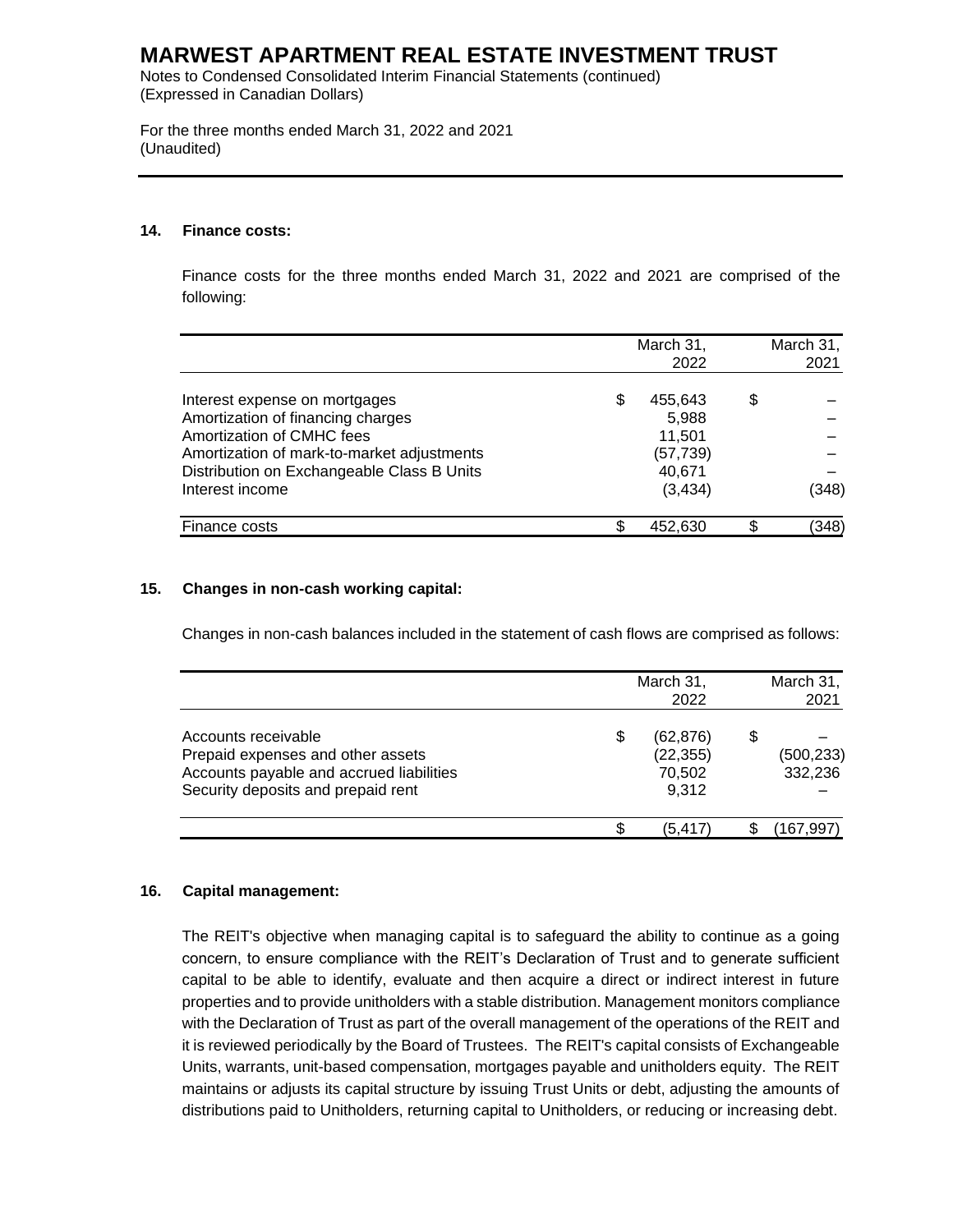Notes to Condensed Consolidated Interim Financial Statements (continued) (Expressed in Canadian Dollars)

For the three months ended March 31, 2022 and 2021 (Unaudited)

#### **16. Capital management (continued):**

The REIT's declaration of trust permits the REIT to incur indebtedness of not more than 75 percent of the gross book value of the REIT once the gross book value reaches \$300,000,000. Trust Units and Exchangeable Units will not constitute indebtedness in this determination. The independent members of the Board of Trustees can elect to utilize the appraised value of assets and properties of the REIT in this determination instead of gross book value.

Gross book value as defined in the declaration of trust means, at any time, the greater of (a) the value of the assets of the REIT as shown on its then most recent statement of financial position; and (b) the historical cost of the investment properties, plus (i) the carrying value of cash and cash equivalents; (ii) the carrying value of mortgages receivable; and (iii) the historical cost of other assets and investments used in operations.

The components of the REIT's capital are set out in the table below:

|                                   | March 31,    | December 31,   |
|-----------------------------------|--------------|----------------|
|                                   | 2022         | 2021           |
| <b>Exchangeable Units</b>         | \$10,624,449 | 9,106,671<br>S |
| Warrants liability                | 34,174       | 21,359         |
| Unit based compensation liability | 66,093       | 45,020         |
| Mortgages payable                 | 65,160,817   | 65,546,453     |
| Unitholders' equity               | 17,738,780   | 15,893,174     |
|                                   | \$93,624,313 | \$90,612,677   |

#### **17. Fair values:**

The fair value of the REIT's accounts and other receivables, cash, accounts payable and accrued liabilities and security deposits approximate their carrying amounts due to the relatively short periods to maturity of these financial instruments.

The fair value measurement of investment properties is categorized as a Level 3 fair value based on the inputs to the valuation techniques used. The valuation methods used, and the key inputs are described in note 4. The fair value measurement of mortgages and loans payable are categorized as level 2 on the fair value hierarchy and is estimated at fair value based on the rates that could be obtained for similar debt instruments with similar terms and maturities. The fair value of the warrants is categorized as level 2 on the fair value hierarchy. The valuation method used for the warrants and the key inputs are described in note 7.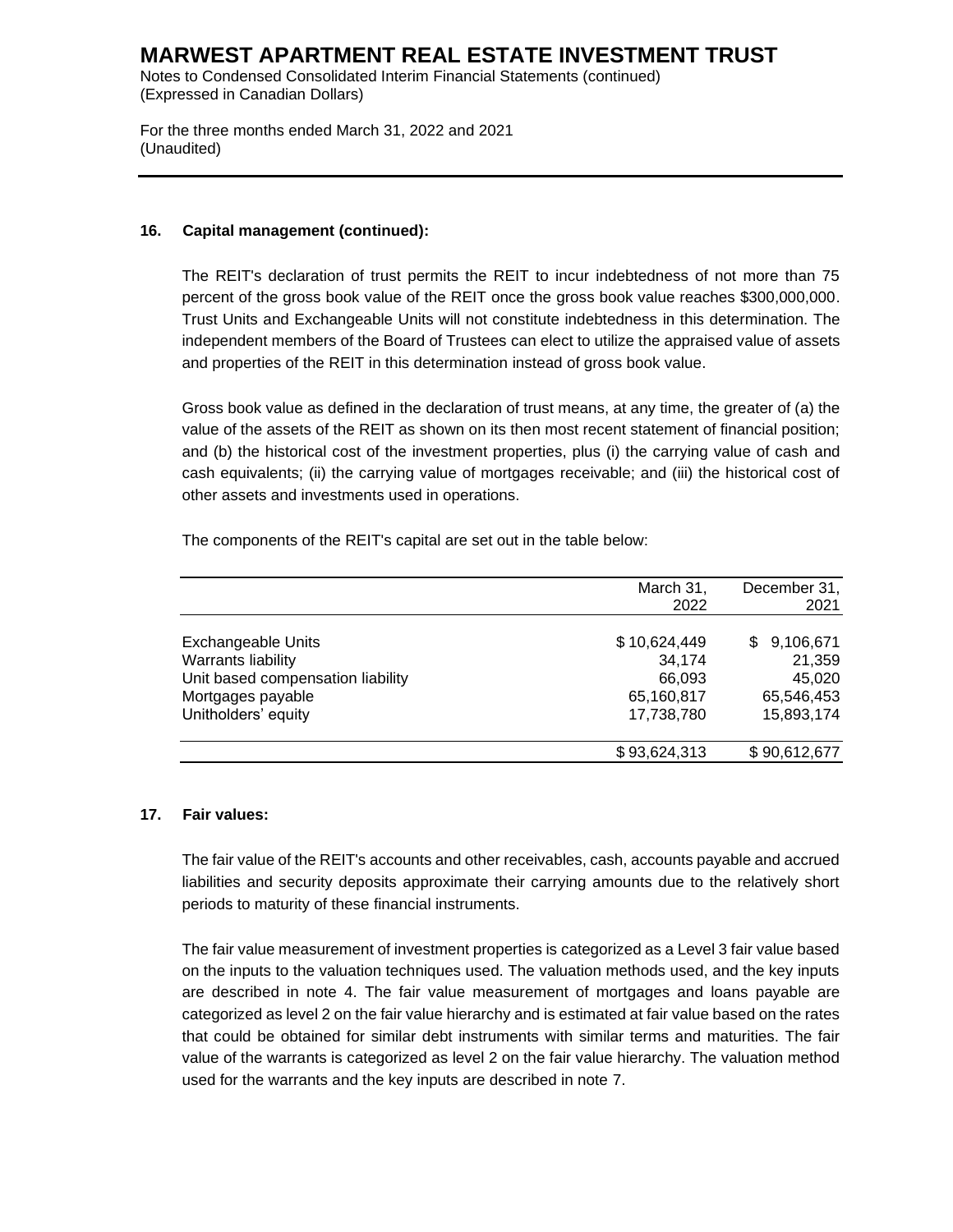Notes to Condensed Consolidated Interim Financial Statements (continued) (Expressed in Canadian Dollars)

For the three months ended March 31, 2022 and 2021 (Unaudited)

### **17. Fair values (continued):**

The fair value of Exchangeable Units and unit-based compensation is measured every period by reference to the traded value of units and is considered Level 1 in the fair value hierarchy.

The following tables summarize the fair value measurements recognized on the consolidated statements of financial position or disclosed in the REIT's consolidated financial statements, categorized by fair value hierarchy:

|                                   |             |                     |     |            | Fair value   |              |
|-----------------------------------|-------------|---------------------|-----|------------|--------------|--------------|
| March 31, 2022                    | <b>Note</b> | Carrying<br>amount  |     | Level 1    | Level 2      | Level 3      |
| Assets:                           |             |                     |     |            |              |              |
| Investment properties             | 4           | \$<br>88,670,000 \$ |     |            | \$           | \$88,670,000 |
| Liabilities:                      |             |                     |     |            |              |              |
| Exchangeable Units                | 6           | 10.624.449          |     | 10.624.449 |              |              |
| Warrants liability                |             | 34.174              |     |            | 34.174       |              |
| Unit-based compensation liability | 12          | 66,093              |     | 66,093     |              |              |
| Mortgages payable                 | 8           | 65,160,817          |     |            | 67,898,397   |              |
| <b>Total liabilities</b>          |             | \$<br>75,885,533    | \$. | 10,690,542 | \$67.932.571 | \$           |

#### **18. Financial risk management:**

In the normal course of business, the REIT is exposed to a number of risks that can affect its operating performance. These risks and the actions taken to manage them are as follows:

(i) Market risk:

Market risk is the risk that the fair value of future cash flows of a financial instrument will fluctuate because of changes in market prices.

Market risk consists of interest rate risk, currency risk and other price risk.

Interest rate risk is the risk that changes in market interest rates will affect the REIT's financial instruments. As of March 31, 2022 and December 31, 2021, the REIT's mortgages bore interest at fixed rates.

Management monitors anticipated interest rate changes and mitigates the negative impact of interest rate increases by locking in interest rates early where applicable.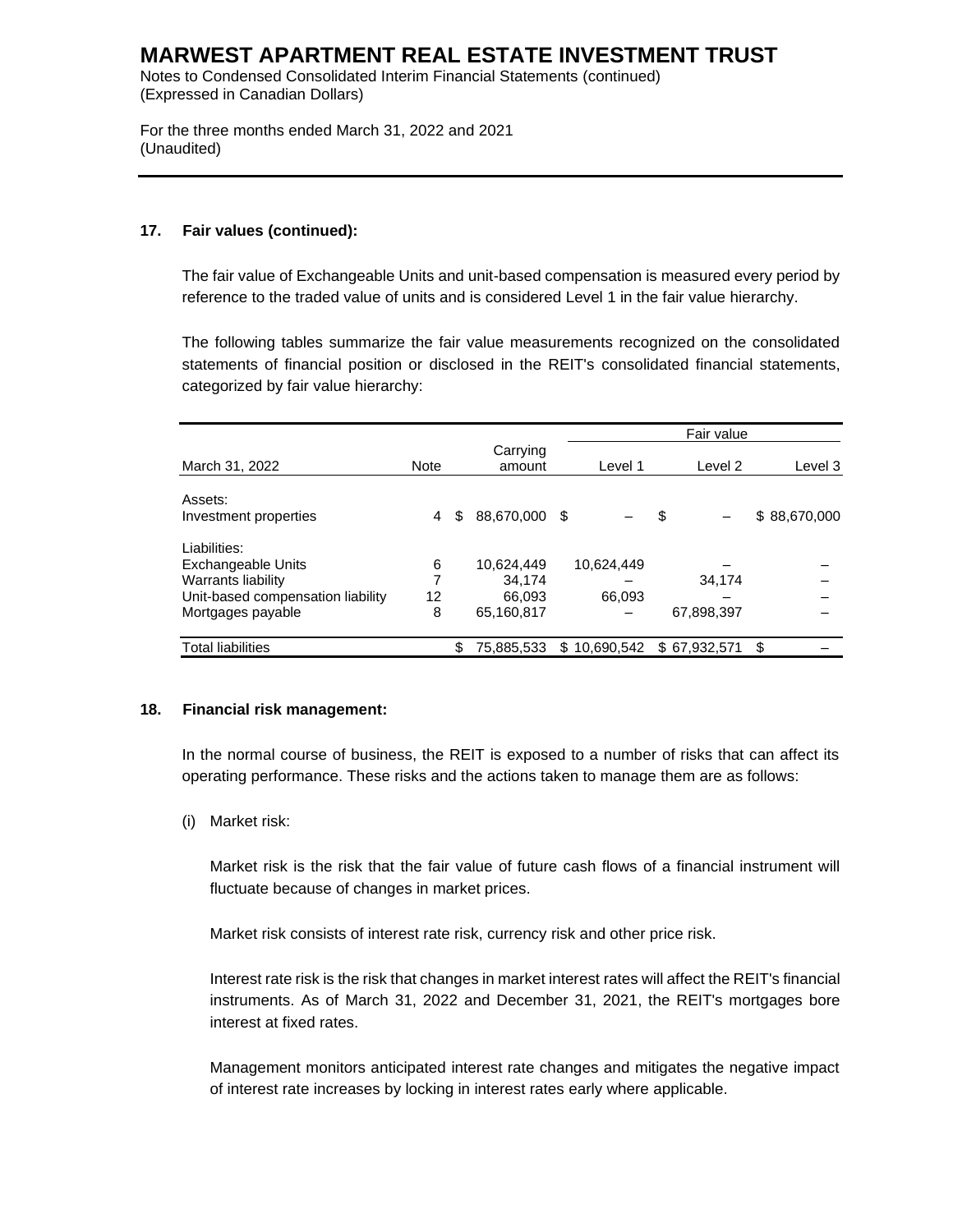Notes to Condensed Consolidated Interim Financial Statements (continued) (Expressed in Canadian Dollars)

For the three months ended March 31, 2022 and 2021 (Unaudited)

#### **18. Financial risk management (continued):**

(i) Market risk (continued):

The REIT's financial statement presentation currency is in Canadian dollars. Operations are located in Canada and the REIT has limited operational transactions in foreign-denominated currencies. As such, the REIT has no significant exposure to currency risk.

Other price risk is the risk of variability in fair value due to movements in equity prices or other market prices such as commodity prices and credit spreads.

The REIT is exposed to other price risk on its Exchangeable Units and warrants. A one percent change in the prevailing market price of the Trust Units as at March 31, 2022 would have a \$106,244 (December 31, 2021 - \$91,067) impact on the change in the fair value of the Exchangeable Units. A one percent change in the prevailing market price of the Trust Units as at March 31, 2022 and December 31, 2021 would have a nominal impact on the fair value of the warrants.

(ii) Credit risk:

Credit risk is the risk that tenants may experience financial difficulty and be unable to fulfill their lease commitments. An allowance for impairment is taken for all expected credit losses.

Management mitigates this risk by carrying out appropriate due diligence on the prospective tenant and obtaining security deposits. Management monitors the collection of residential rent receivables on a regular basis with strict procedures that fall within the provincial regulations designed to minimize credit loss in the case of non-payment. The risk of exposure to credit risk is generally limited to the carrying amount of the financial statements.

The REIT's maximum exposure to credit risk is equivalent to the carrying value of each class of financial asset as separately presented in cash and accounts and other receivables.

Management assesses the impairment of tenant receivables on an individual basis and uses the simplified approach measure expected credit losses; this will be at the lifetime expected credit losses associated with the arrangement.

Management determines that an amount receivable is credit impaired based upon previous collection history, as well as forward looking information where available regarding economic trends in the tenant's industry and the region the tenant is in. Impairment losses are recognized in the consolidated interim statement of loss and comprehensive loss within investment properties operating expenses.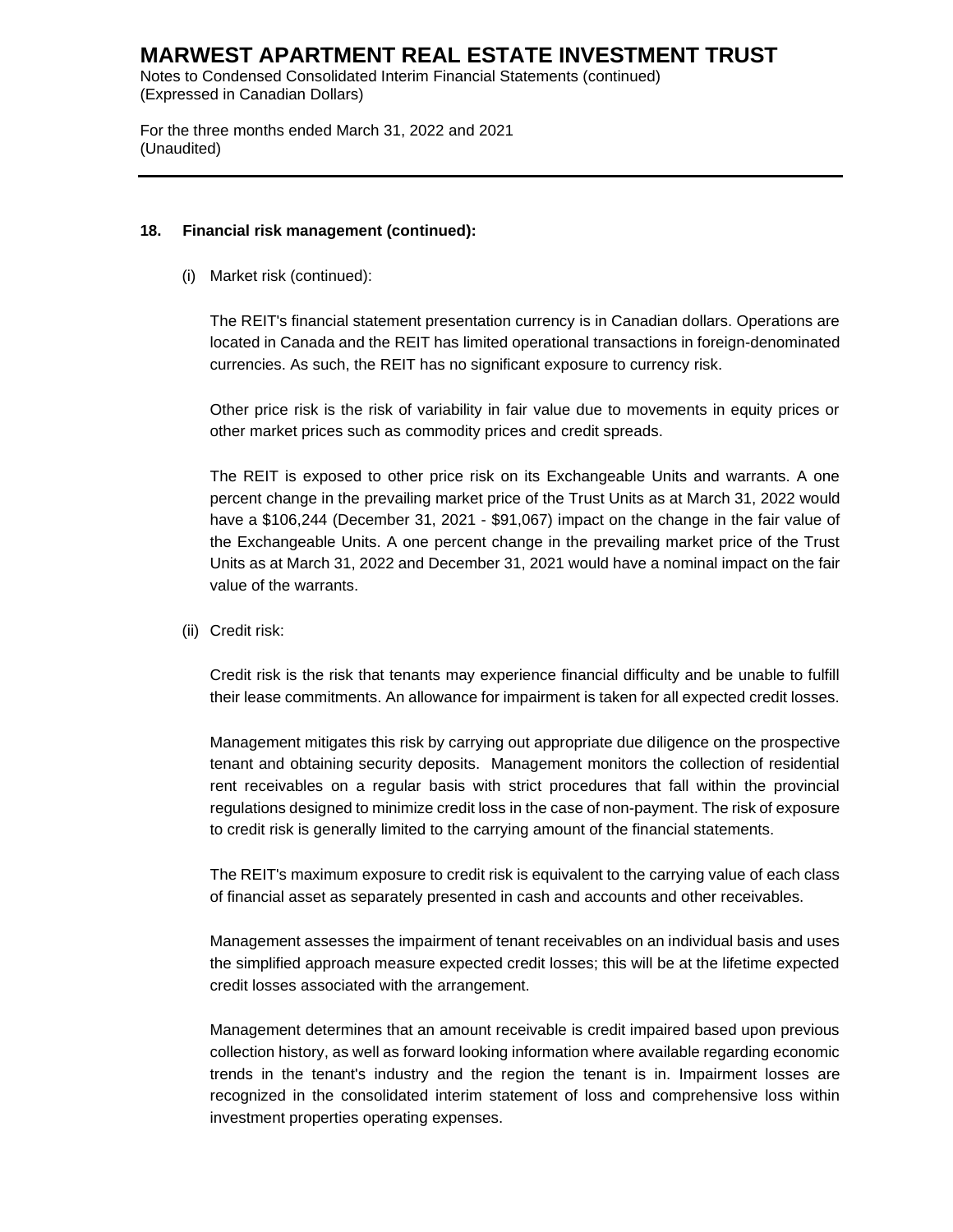Notes to Condensed Consolidated Interim Financial Statements (continued) (Expressed in Canadian Dollars)

For the three months ended March 31, 2022 and 2021 (Unaudited)

#### **18. Financial risk management (continued):**

(iii) Liquidity risk:

Liquidity risk is the risk that the REIT will not be able to meet its financial obligations as they become due. The REIT manages this risk by ensuring it has sufficient cash on hand to meet obligations as they come due by forecasting cash flows from operations, cash required for investing activities and cash from financing activities.

An analysis of the contractual cash flows at March 31, 2022 associated with the REIT's material financial liabilities is set out below:

|                                                                      | Year 1                       | Year 2                    | Year 3               |    | Year 4                 | Year 5 and<br>thereafter  | Total                      |
|----------------------------------------------------------------------|------------------------------|---------------------------|----------------------|----|------------------------|---------------------------|----------------------------|
| Mortgages and loans<br>payable<br>Interest obligation                | \$<br>1,358,254<br>1,801,595 | \$19,464,287<br>1,527,982 | 983.418<br>1.044.818 | S. | 1.005.404<br>1.022.832 | \$42,052,457<br>4.625.703 | \$64,863,820<br>10,022,930 |
| Accounts payable and<br>accrued liabilities<br>Security deposits and | 465.472                      |                           |                      |    |                        |                           | 465,472                    |
| prepaid rent                                                         | 357,641                      | 63.152                    |                      |    |                        |                           | 420,793                    |
|                                                                      | \$<br>3.982.962              | \$21.055.421              | 2.028.236            |    | 2.028.236              | \$46.678.160              | \$75,773,015               |

#### **19. Income taxes:**

The Income Tax Act (Canada) (the "Act") contains legislation affecting the tax treatment of specified investment flow-through (SIFT) trusts which include publicly-listed income trusts (the "SIFT Rules"). Under the SIFT Rules, certain distributions from a SIFT are not deductible in computing a SIFT's taxable income, and the SIFT is subject to tax on such distributions at a rate that is substantially equivalent to the general tax rate applicable to a Canadian corporation.

However, distributions paid by a SIFT as returns of capital are generally not subject to tax. The SIFT Rules do not apply to a real estate investment trust that meets prescribed conditions relating to the nature of its assets and revenue (the "REIT Conditions"). Instead, a real estate investment trust that meets the REIT Conditions is not liable to pay Canadian Income taxes provided that its taxable income is fully distributed to unitholders during the period.

The REIT has reviewed the SIFT Rules and has assessed their application to the REIT's assets and revenues. While there are uncertainties in the interpretation and application of the SIFT Rules, the REIT believes that it has met the REIT Conditions for the three months ended March 31, 2022, and accordingly is not subject to current income taxes. Accordingly, no provision for current income taxes payable is required.